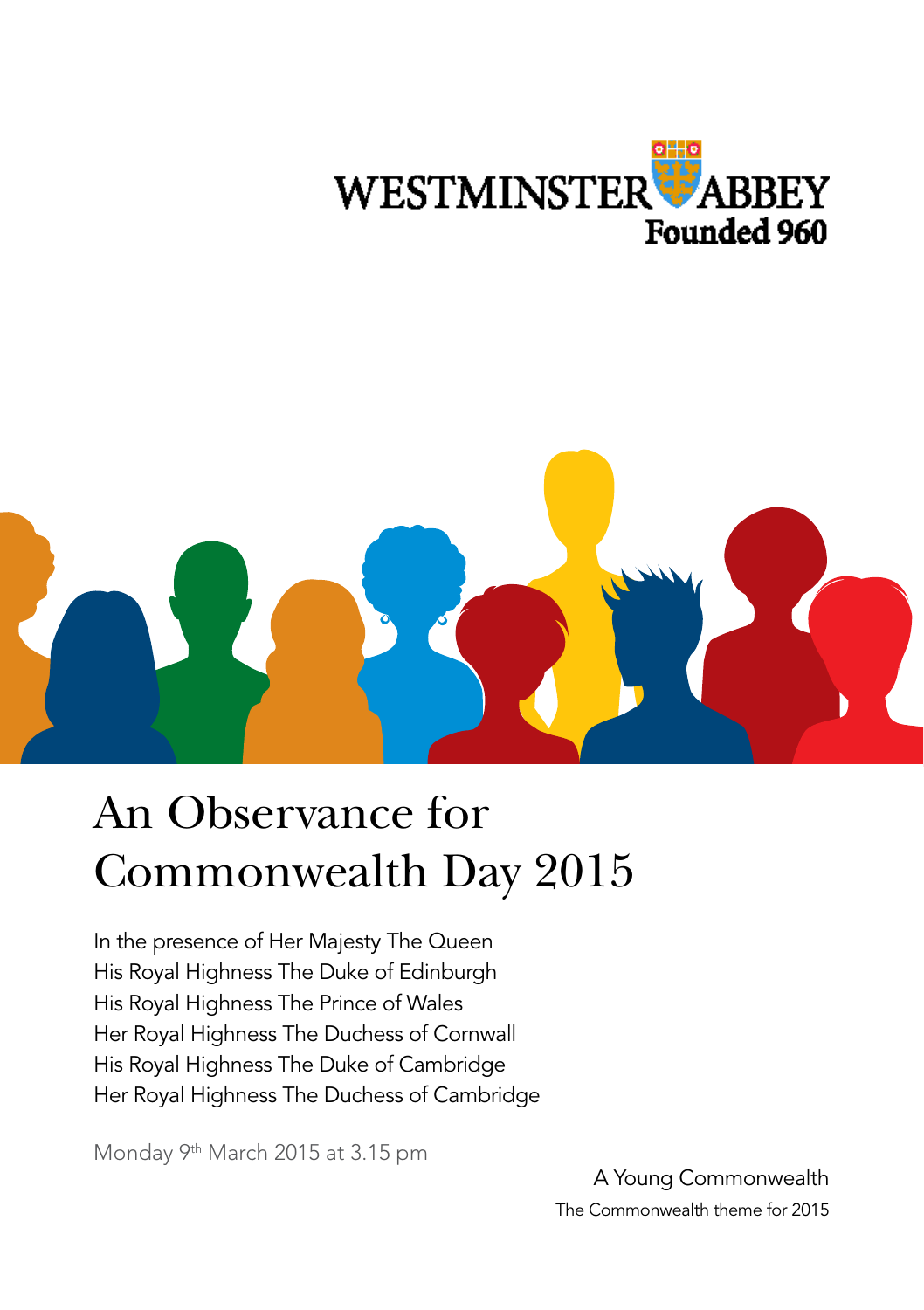





The Abbey is served by a hearing loop. Users should turn their hearing aids to the setting marked T.

Members of the congregation are kindly requested to refrain from using private cameras, video, or sound-recording equipment. Please ensure that mobile phones, pagers, and other electronic devices are switched off.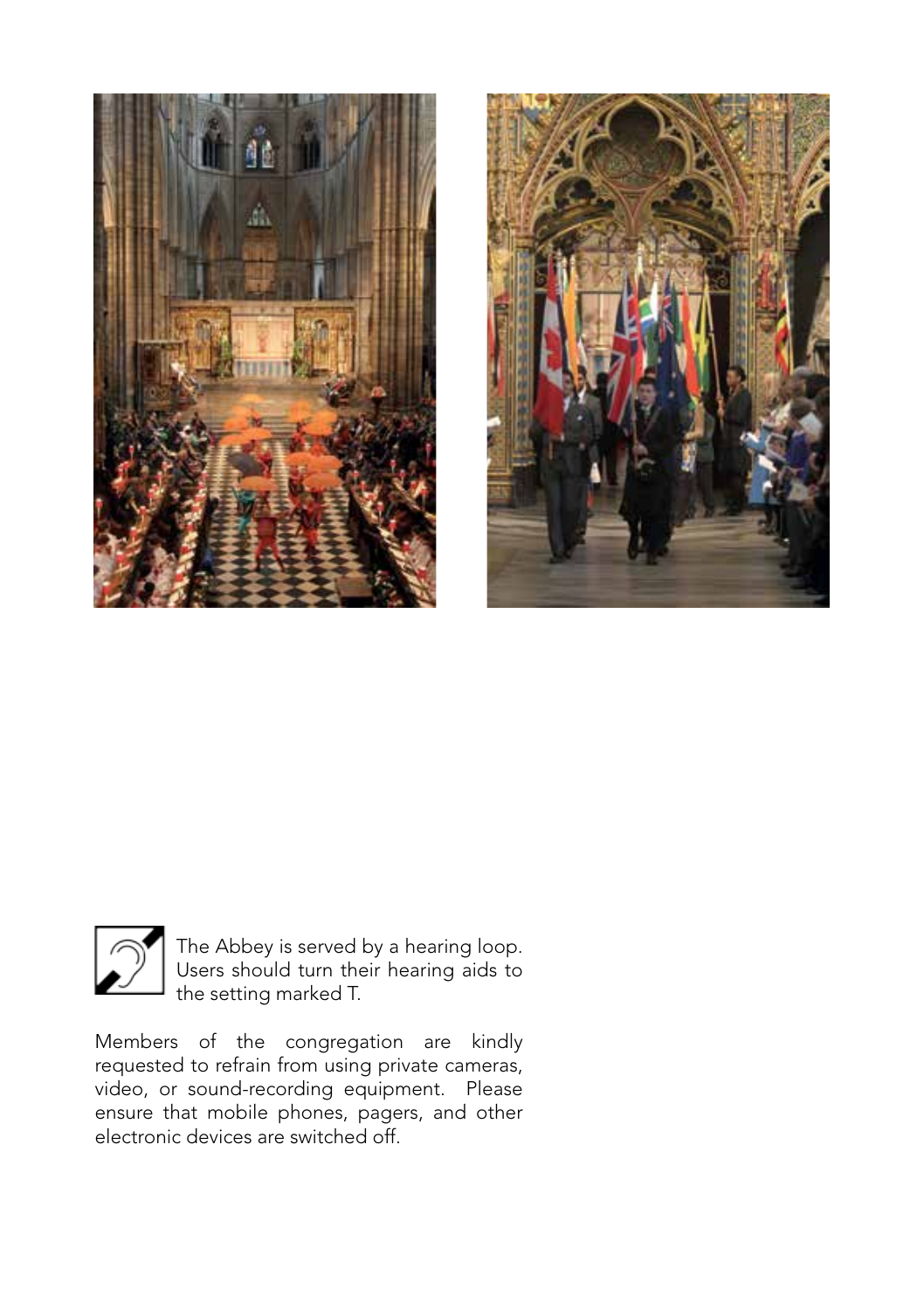### It is my great pleasure, as Chairman of the Council of Commonwealth Societies, to welcome you to this very special event.

In a deeply disturbed and uneasy world, the Commonwealth family assembles once again at Westminster Abbey to celebrate and give thanks for our unity, friendship, shared purpose and values.

With half of the Commonwealth's peoples being under twenty-five, this is the family and the network in which tomorrow meets today, in which the aspiring young who are the future come together with those who have built the past and the present.

Today there are forces and trends at work more powerful than any single government that are binding together the young people of all Commonwealth countries as never before—and in ways which would have astounded their forbears. A new kind of Commonwealth is emerging.

Instantaneous contact, and constant and open communication unite schoolchildren and students, professional people of all kinds, sportsmen and women in every field, entrepreneurs, ideas and investors, artists and authors, faiths and friends in a daily conversation and worldwide association the like of which exists nowhere else.

A common language, with its own internal laws and underlying attitudes, binds together almost a third of humankind, when so many other pressures are driving nations and faiths apart.

Our Commonwealth Day Observance at Westminster Abbey, in the presence of the Head of the Commonwealth, Her Majesty The Queen, His Royal Highness The Duke of Edinburgh, and other members of the Royal Family, allows us to reflect on both what has been achieved and the essential role the Commonwealth can play in the future. The Observance event now reaches out as never before and is matched by ceremonies, services and flag displays across the towns and cities of the United Kingdom, as well as in many great cities across the Commonwealth, as a further reminder of our common family purpose and of what together we can achieve.

Dans Hann

The Right Honourable The Lord Howell of Guildford Chairman of the Council of Commonwealth Societies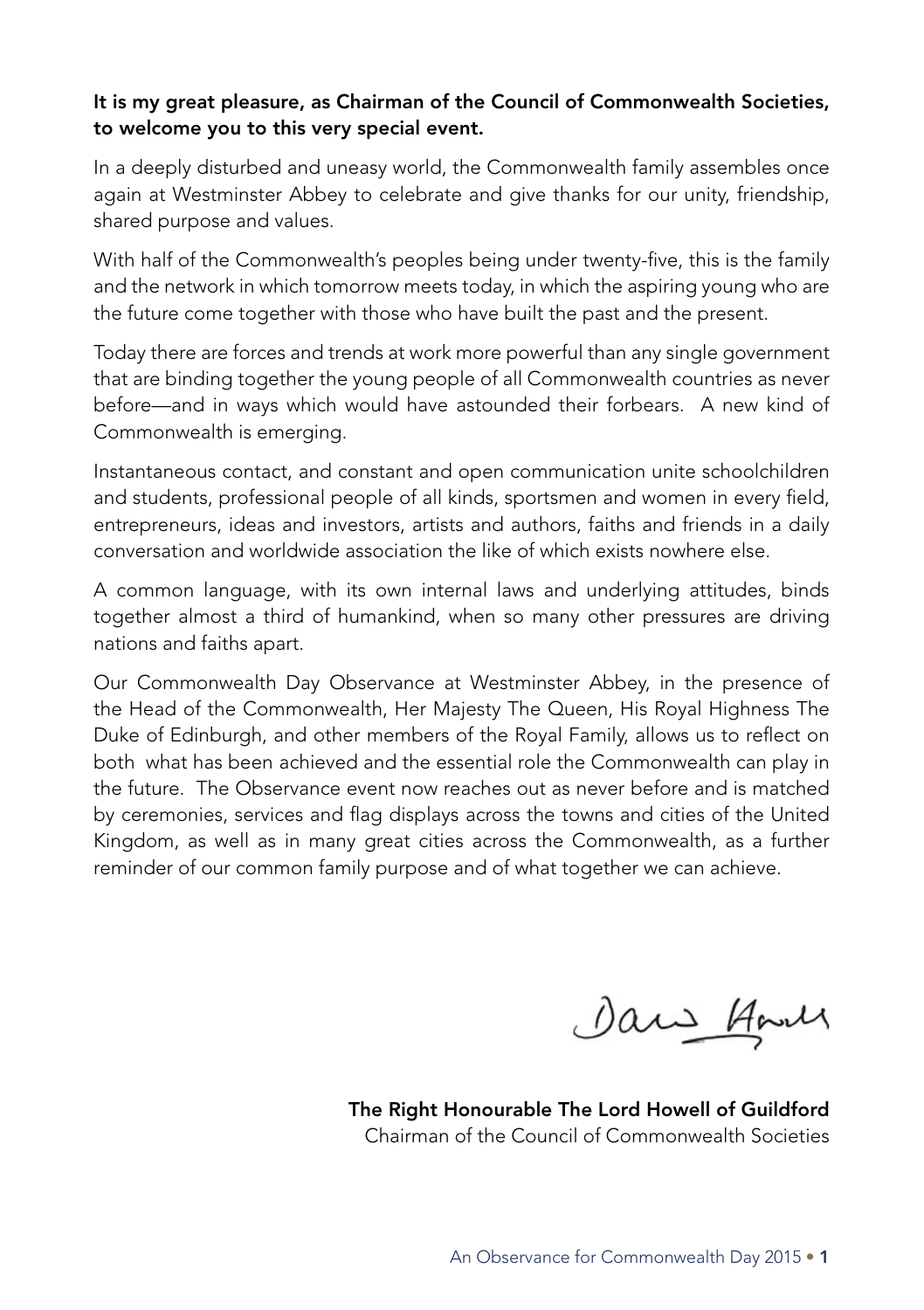### The modern Commonwealth helps provide young people with an opportunity to be the best we can be.

As Commonwealth young people, we celebrate our unity and diversity and hopes for the future of our Commonwealth by promoting the core values that bind us together as a family of nations.

Young people in the Commonwealth number some 1.2 billion, making the current generation the largest we have ever seen. There is no doubt that young people are vital partners in their countries' progress and architects of future prosperity for our Commonwealth family of nations.

2015 is a significant year for young people in the Commonwealth. Under the theme 'A Young Commonwealth', the year has been dedicated to young people. It is also a crucial year for people and planet, when the world will renew its sustainable development agenda. We, the young people, must play our role centre stage and participate meaningfully in every process of decision making and implementation.

The Commonwealth Youth Council provides a platform for co-ordinating, harmonising, and supporting youth development work in the Commonwealth. Today, young people speak with one voice. We call for young people's needs and perspectives to be prioritised, and for a specific aim for youth participation and development in the new sustainable development goals.

As we celebrate Commonwealth Day, this is also the occasion to reflect on the millions of young people out there who are struggling to earn a living, striving to acquire a quality education, and craving for a better life. We have a responsibility to help make their lives better. We have to go beyond talk and year themes and take real action to end poverty, insecurity, and discrimination amongst young people.

We are delighted that young people are seen as partners and the bedrock for a prosperous Commonwealth.

Ahmed Adamu Chairperson, Commonwealth Youth Council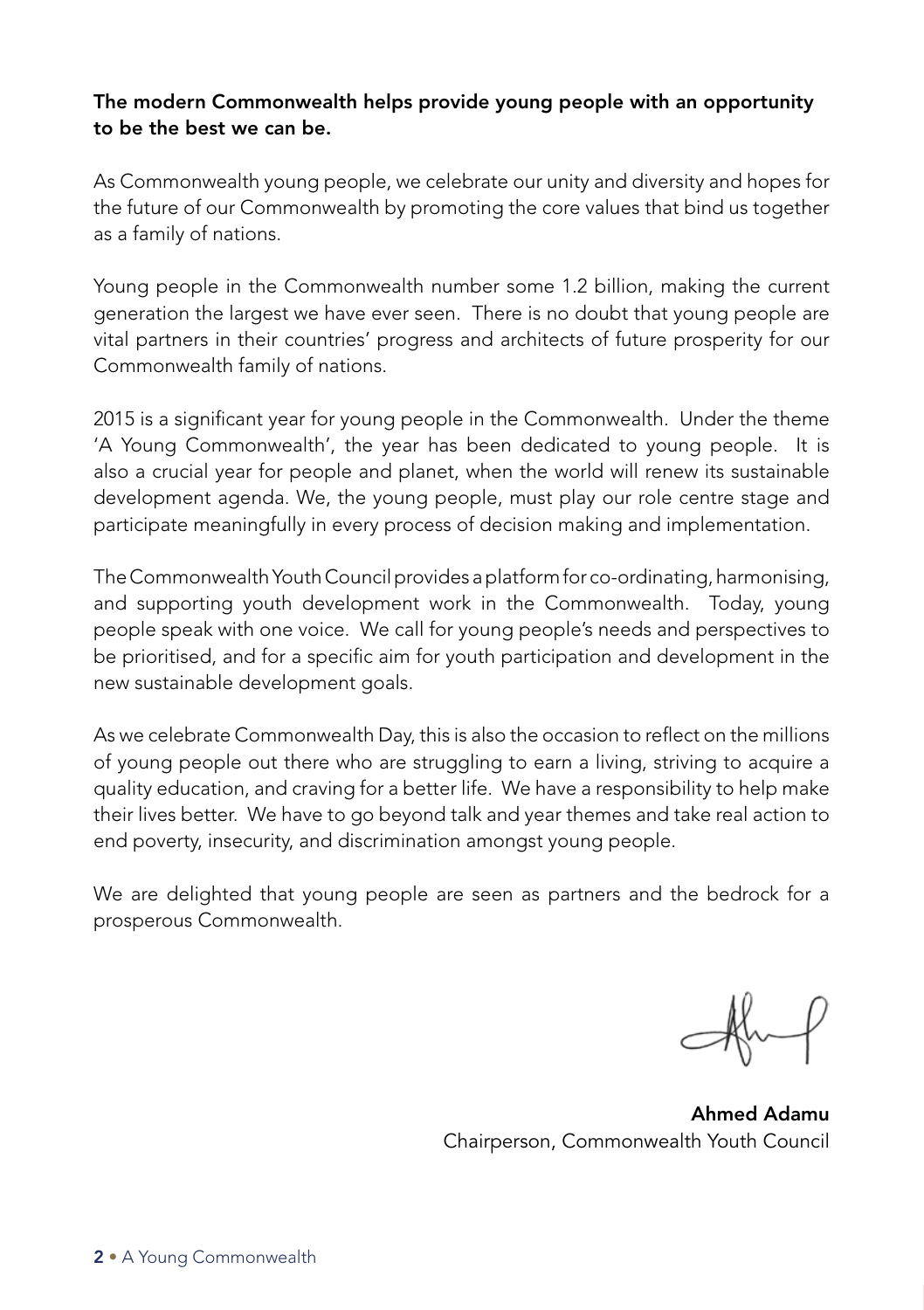## **A Young Commonwealth**

#### What is the Commonwealth?

The Commonwealth is a voluntary association of fifty-three independent and equal sovereign states. It is home to 2.2 billion citizens. The Commonwealth includes some of the world's largest, smallest, richest and poorest countries, spanning five regions. Thirty-one of its members are small states, many of them island nations.

#### What is the Commonwealth theme?

Every year, the Commonwealth chooses a theme to provide a focus for its activities. The theme is celebrated throughout the year, with special events taking place during Commonwealth Week, including the Commonwealth Day Observance.

#### What does 'A Young Commonwealth' mean?

People aged twenty-nine years or under account for the majority of the Commonwealth's population, and play a vital role at the heart of sustainable development and democracy. 'A Young Commonwealth' recognises the capacity, contribution and potential of young people, particularly in 2015 when the world will define a new global development framework.

The Commonwealth is also a family of dynamic countries at the forefront of innovation, growth and contributing towards global value. As a diverse and increasingly connected global network, we bring fresh perspectives and new ideas. We will always remain a contemporary and young Commonwealth.

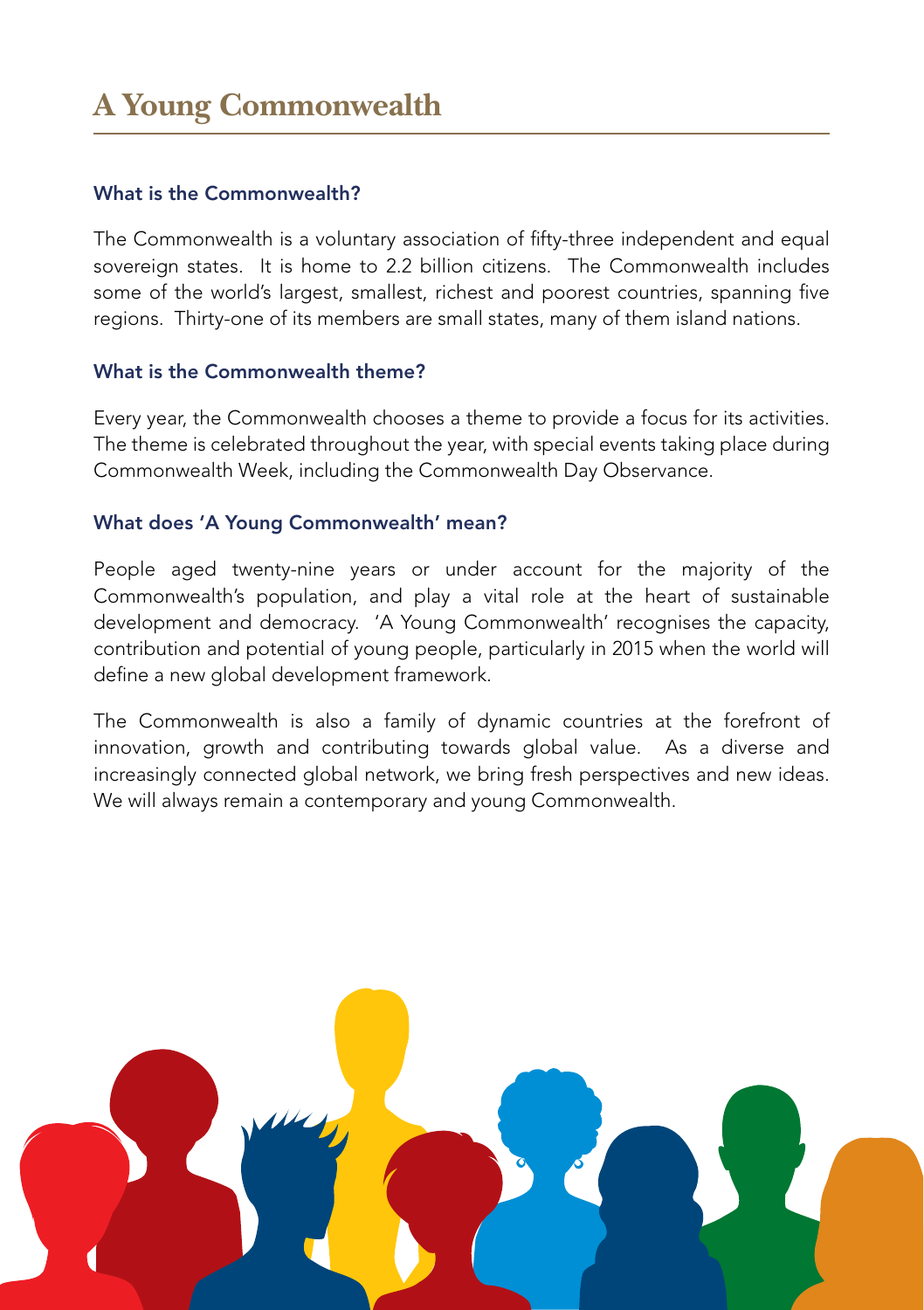*The Commonwealth Festival Choir and Orchestra, under the direction of Graham Dinnage and Dr James Ross, perform:*

Child of Tomorrow *Lin Marsh (b 1950) arranged by Alan Mofti*

Waiting for the Rainbow *Natalie Lu, Ibukun Odunoren, Michelle Amuah, and Sophie Sakol\* words by Niyi Osundare (b 1947) and Christina Rossetti (1830–94) arranged by Lucie Treacher*

Who Guides the Swallow? *Connie Price, Durga Ganesh, Fatoumata Jarra, and Stephanie Edwards\* words by Vivienne Cox arranged by Alan Mofti*

*(written for the 1991 Rugby World Cup) words by Charlie Skarbek (b 1953)*

World in Union *music by Gustav Holst (1874–1934) arranged by Alan Mofti and Graham Dinnage*

*\* denotes songs composed by young people aged between twelve and eighteen years*

*The Commonwealth Festival Orchestra plays:*

Andante *from* Horn Concerto in E flat k 417 *Wolfgang Amadeus Mozart (1756–91)*

Capriol Suite *Peter Warlock (1894–1930)*

- i Basse-Dance
- ii Pavane
- iii Tordion
- iv Bransles
- v Pieds-en-l'air
- vi Mattachins (Sword Dance)

*Jeremy Woodside, Organ Scholar, plays:* 

- i Allegro risoluto
- ii Lantana
- iii Chanty
- iv Salix
- v Toccata

Siyahamba *from* Three Global Songs *John Behnke (b 1953)*

*Medallists from the Glasgow 2014 Commonwealth Games, representing England, Scotland, Wales and Northern Ireland, process through the Nave.*

Plymouth Suite *Percy Whitlock (1903–1946)*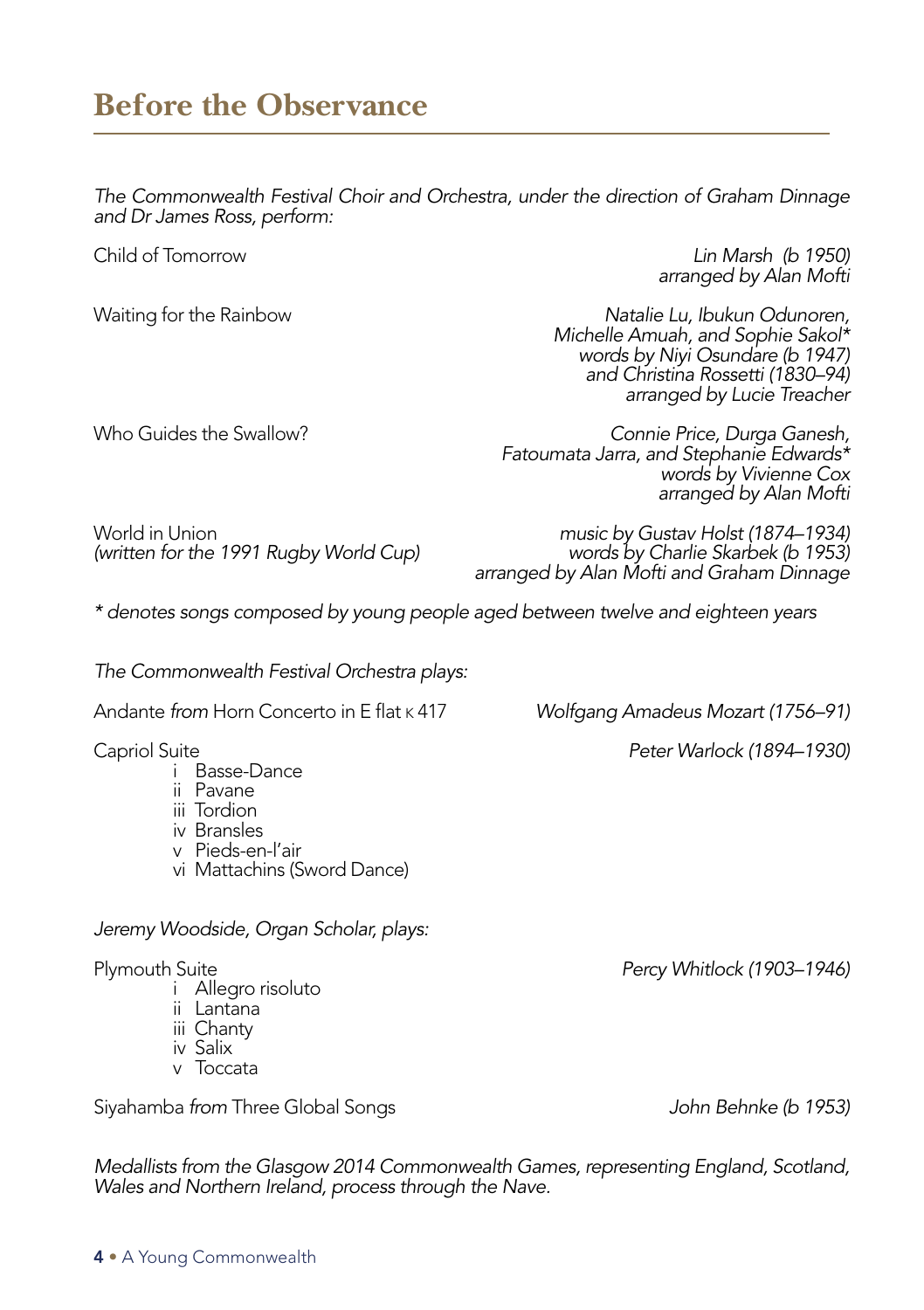### **Before the Observance**



#### The Procession of Flags

*The flags of the member countries are carried in the order determined by the date of membership (when read from right to left).*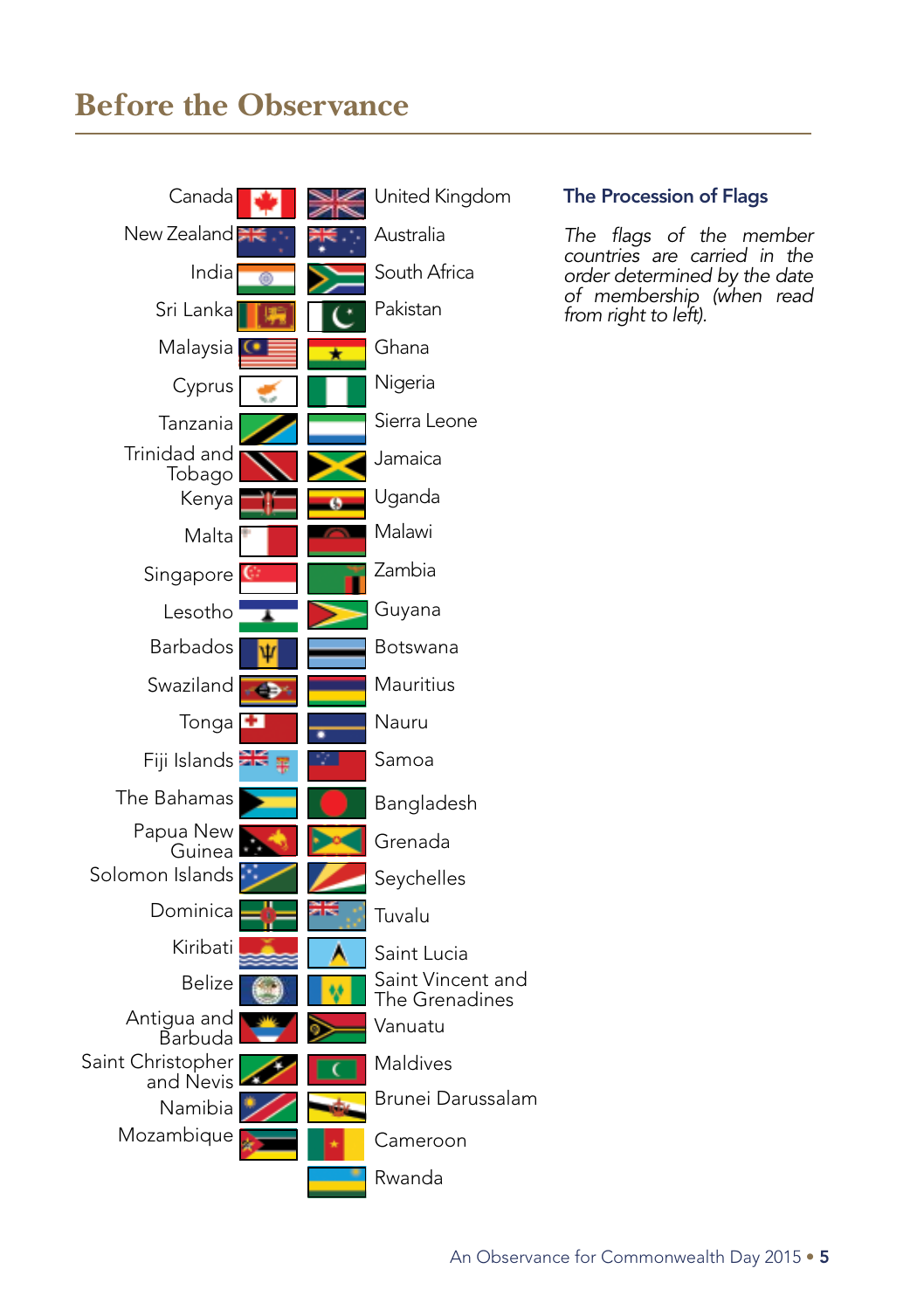### **The Procession of Honoured Guests and Participants**

*An Honorary Steward* ♦ *The Chair of the Royal Commonwealth Society* Ms Claire Whitaker ♦ *Council Member of the Victoria League for Commonwealth Friendship* Mrs Nicola Downer am ♦ *The Chairman of the Royal Over-Seas League* Sir Anthony Figgis **KCVO** CMG ♦ *The Chairman of the English-Speaking Union* The Right Honourable The Lord Boateng

#### The Representatives of the Faith Communities

#### *A Verger*

#### ♦

 *The Representative of The Representative of the*  **Reform Judaism Muslim Community** *Reform Judaism* Rabbi Debbie Young-Somers **Shaykh Ibrahim Mogra** Shaykh Ibrahim Mogra

♦ ♦  *Zoroastrian Community Jain Community* Mr Malcolm M Deboo Dr Natubhai Shah

*The Representative of the* The *The Representative of the* ♦ ♦

> *The Representative of the Sikh Community* The Lord Singh of Wimbledon CBE ♦

 $\blacklozenge$   $\blacklozenge$   $\blacklozenge$   $\blacklozenge$   $\blacklozenge$   $\blacklozenge$   $\blacklozenge$   $\blacklozenge$   $\blacklozenge$   $\blacklozenge$   $\blacklozenge$   $\blacklozenge$   $\blacklozenge$   $\blacklozenge$   $\blacklozenge$   $\blacklozenge$   $\blacklozenge$   $\blacklozenge$   $\blacklozenge$   $\blacklozenge$   $\blacklozenge$   $\blacklozenge$   $\blacklozenge$   $\blacklozenge$   $\blacklozenge$   $\blacklozenge$   $\blacklozenge$   $\blacklozen$  *Hindu Community Liberal Judaism*

*The Representative of the* The Representative of the **The Representative** of the  *Bahá'í Community Buddhist Community* Mr Patrick O'Mara **The Venerable Bogoda Seelawimala** 

*The Representative of the* The *Representative of* Mrs Trupti Patel Rabbi Dr Andrew Goldstein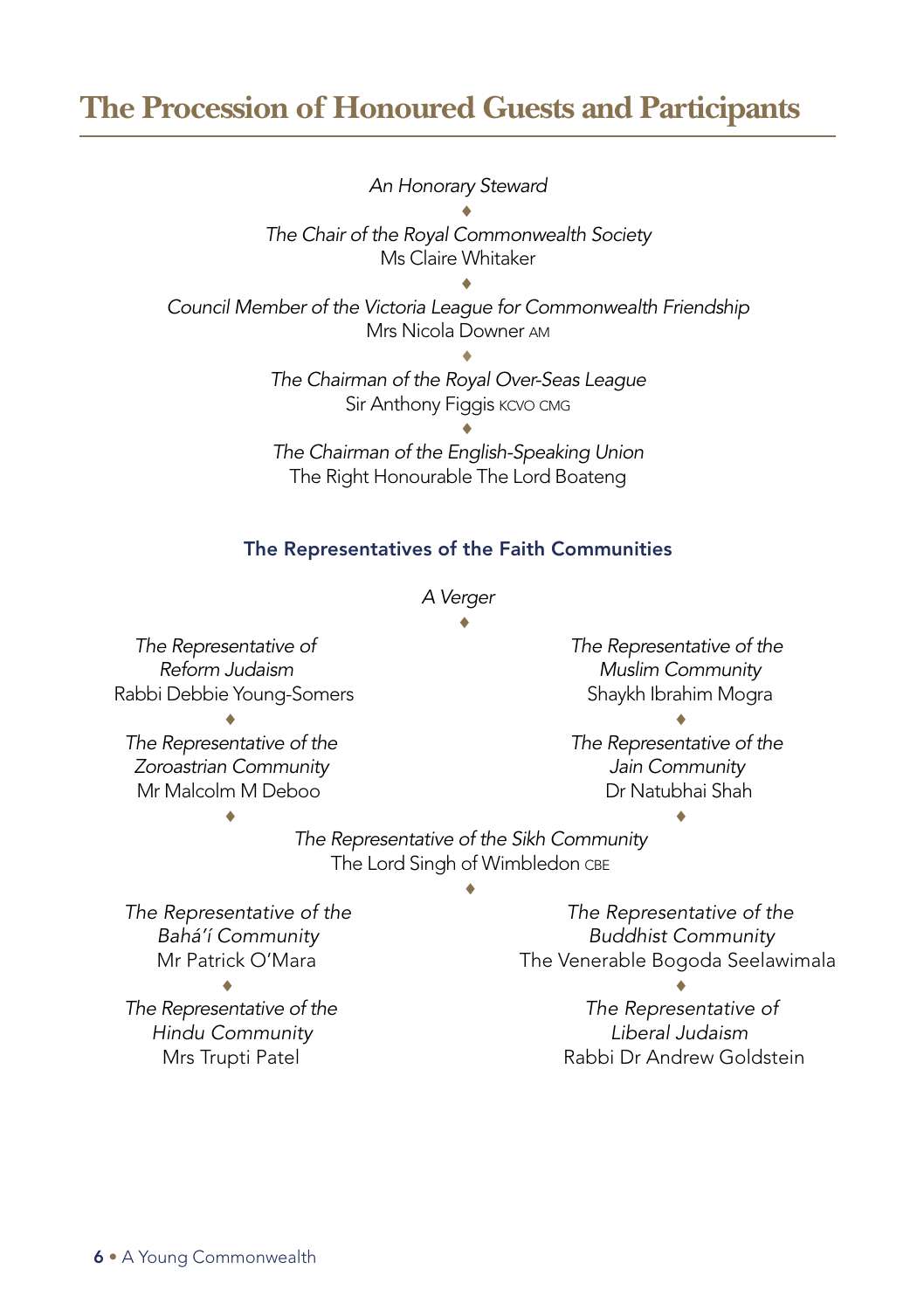### **The Procession of Honoured Guests and Participants**

### The Representatives of the Christian Churches

*A Verger* ♦

*Church of Scotland Methodist Central Hall* The Reverend Andrea Price **The Reverend Martin Turner** ♦ ♦

Westminster Cathedral **Coptic Orthodox Church** Coptic Orthodox Church Canon Christopher Tuckwell **Exercise 2018** His Grace Bishop Angaelos

*Orthodox* His Eminence Archbishop Gregorios of Thyateira and Great Britain

♦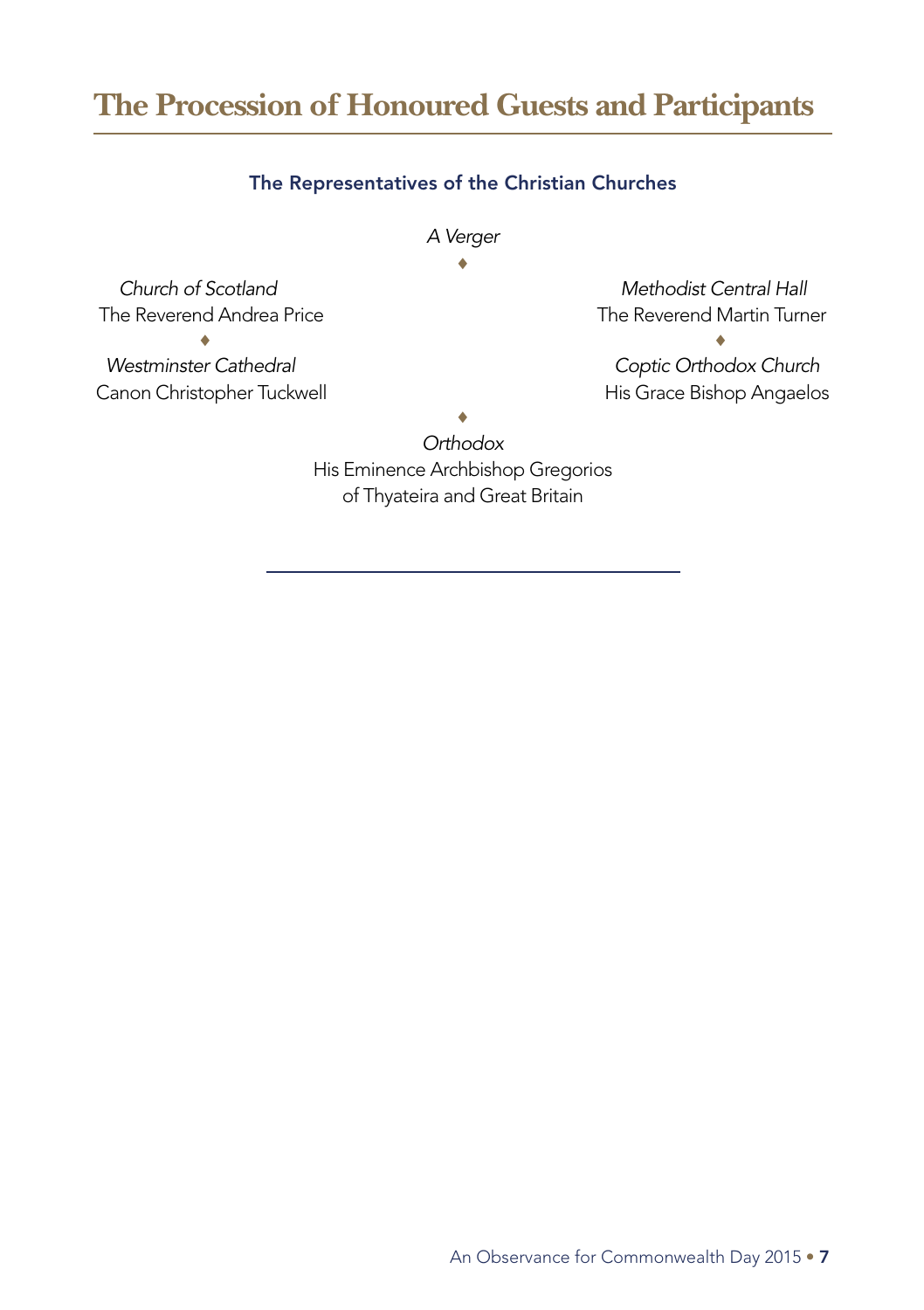*Their Royal Highnesses The Duke and Duchess of Cambridge are received. Presentations are made. All remain seated.*

*Their Royal Highnesses The Prince of Wales and The Duchess of Cornwall are received. Presentations are made. All remain seated.*

*A fanfare is sounded. All stand.*

*Her Majesty The Queen and His Royal Highness The Duke of Edinburgh are received. Presentations are made.*

*All sing*

#### The National Anthem

God save our gracious Queen, long live our noble Queen, God save The Queen. Send her victorious, happy and glorious, long to reign over us: God save The Queen.

*The Procession forms and moves through the Nave and the South Quire Aisle, into the Lantern, Sacrarium, and Quire.*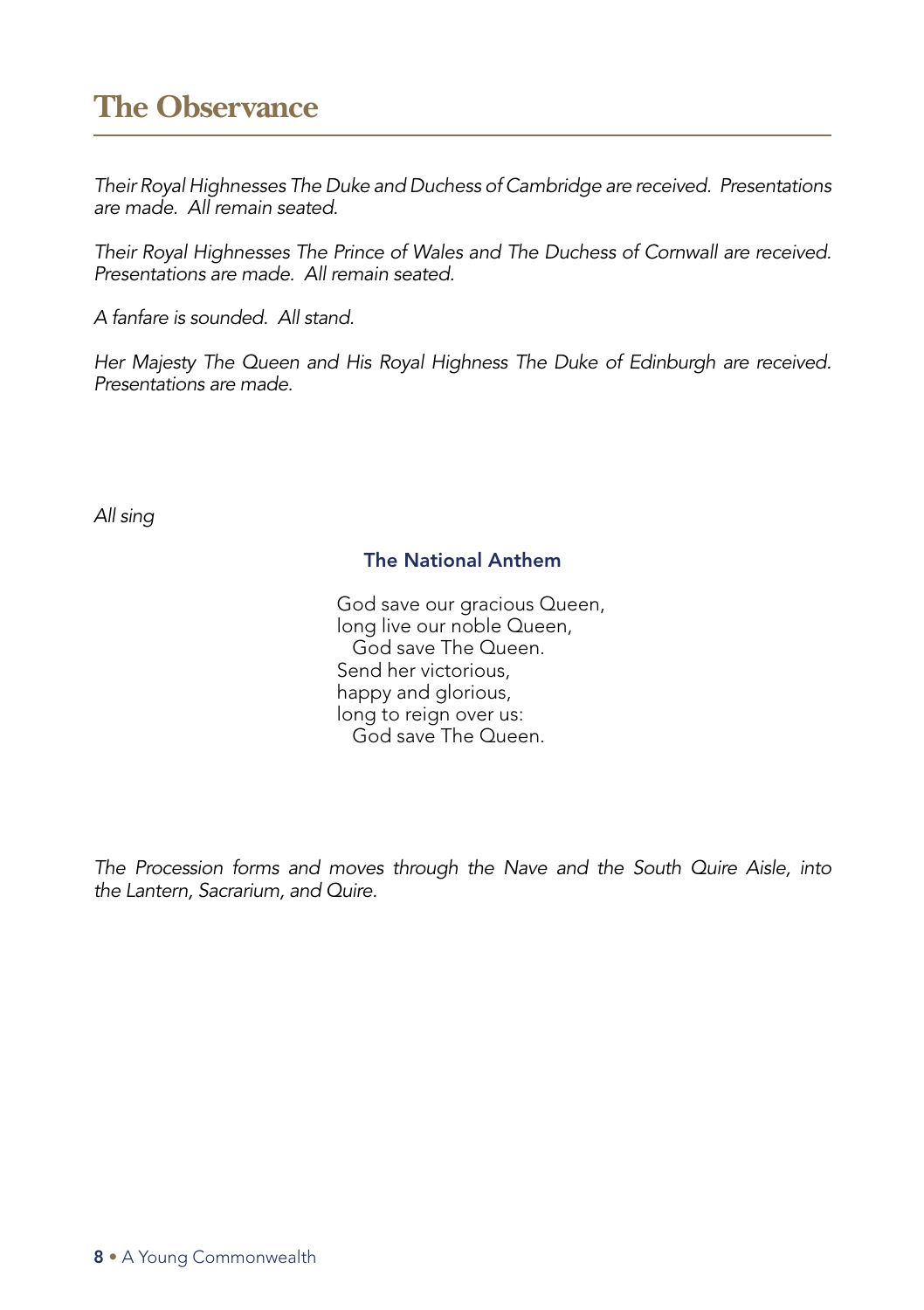#### *All remain standing to sing*



*Praise, my soul 436 NEH Henry Lyte (1793–1847) John Goss (1800–80)*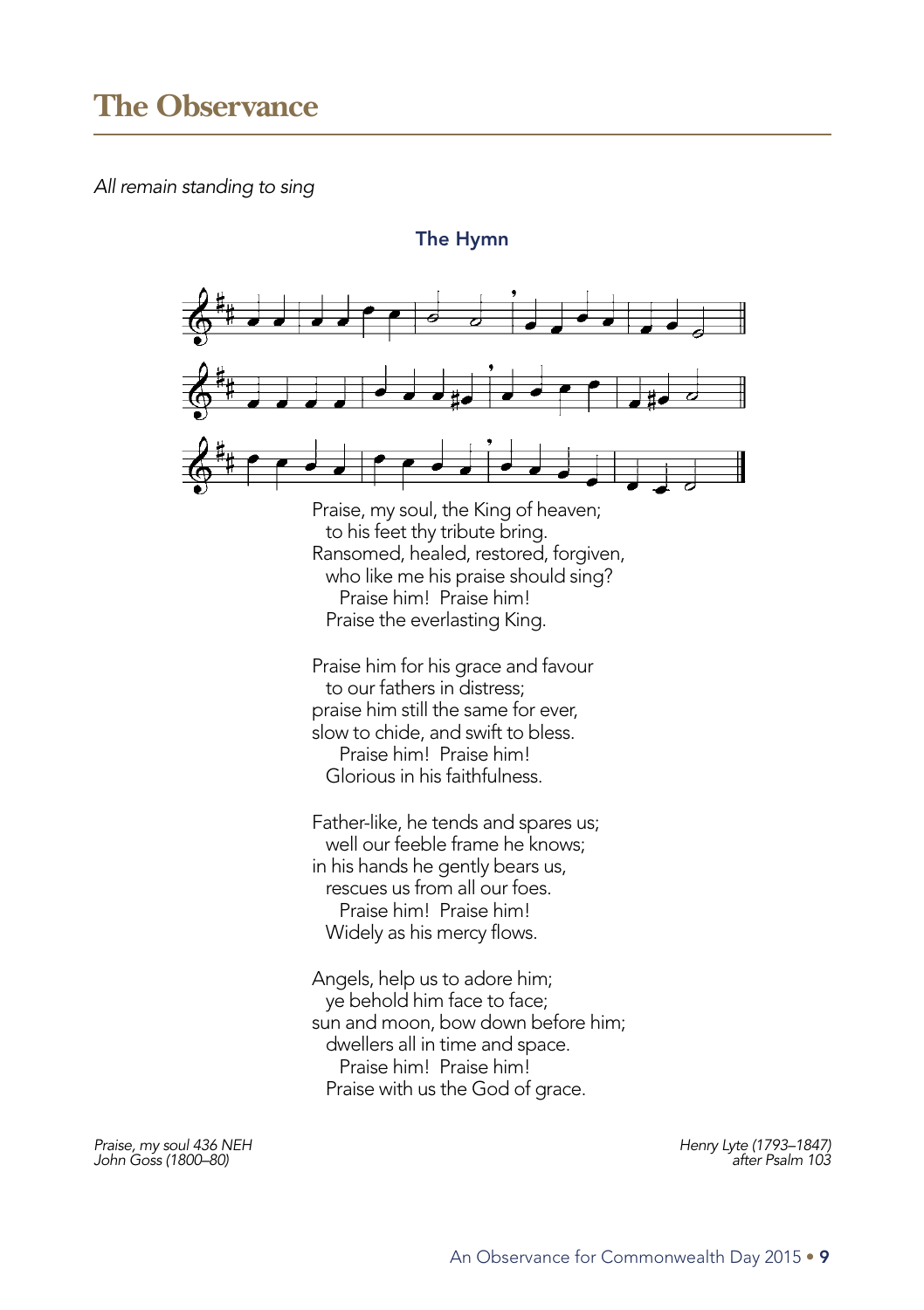#### The Order of the Procession

*The Beadle* ♦ The Choir of Westminster Abbey ♦ The Minor Canons ♦ *The Canons' Verger* ♦ The Canons of Westminster ♦ *The Dean's Verger* ♦ The Dean of Westminster ♦ The Queen's Almsmen ♦ The High Bailiff ♦ *An Honorary Steward* ♦ The Commonwealth Flag *(with Brownie escort)* ♦ The Commonwealth Secretary-General ♦ *The Chief Honorary Steward* ♦ The Chairman of the Council of Commonwealth Societies ♦ *The Commonwealth Mace* ♦ HIS ROYAL HIGHNESS **HER MAJESTY THE QUEEN** THE DUKE OF EDINBURGH **HEAD OF THE COMMONWEALTH**  ♦ ♦ Her Royal Highness His Royal Highness The Duchess of Cornwall The Prince of Wales ♦ ♦ Her Royal Highness His Royal Highness The Duchess of Cambridge The Duke of Cambridge ♦

*Suites in Attendance*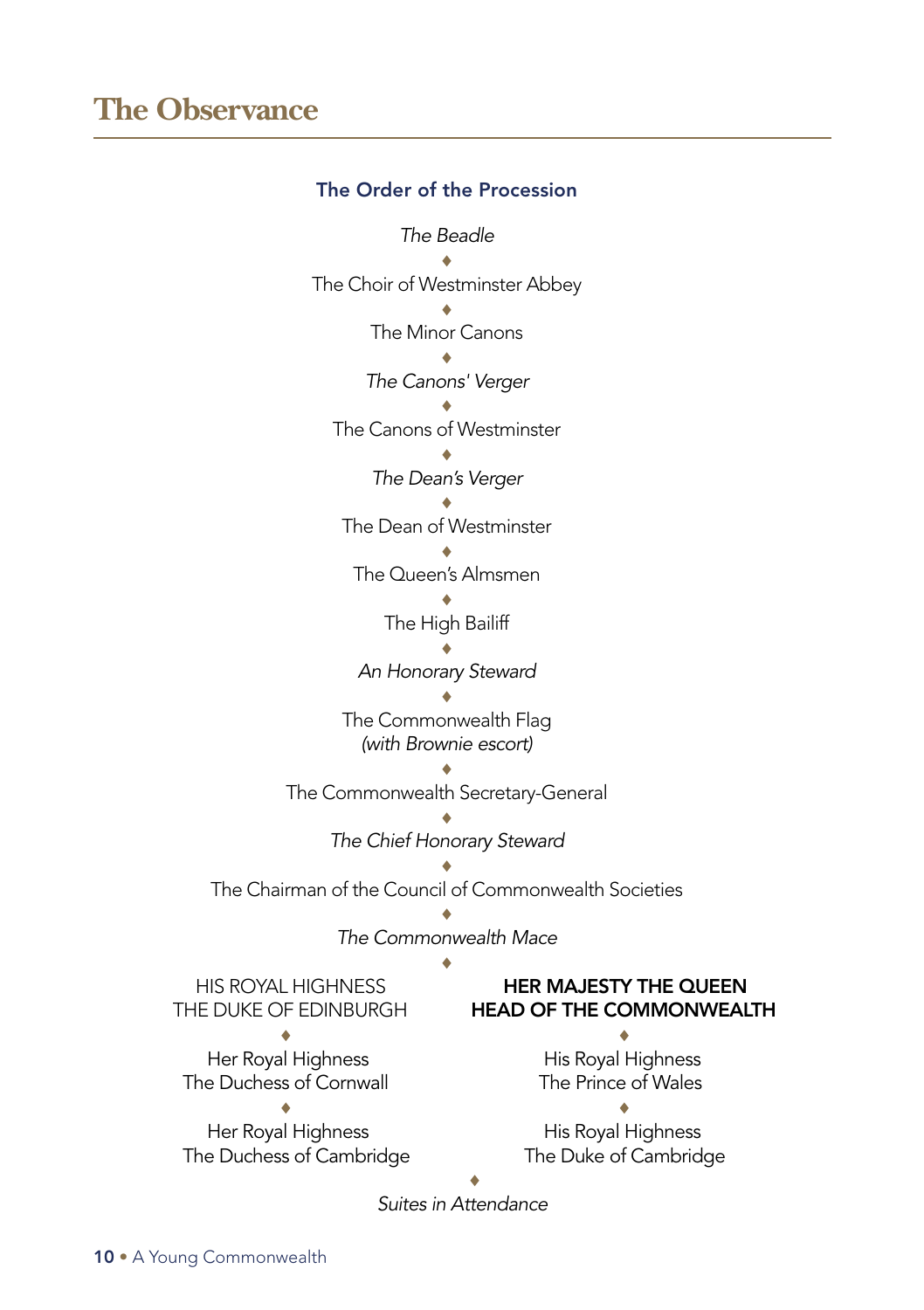*All remain standing. The Very Reverend Dr John Hall, Dean of Westminster, gives*

#### The Bidding

On behalf of the Dean and Chapter, I welcome you warmly to Westminster Abbey, this place of faith at the heart of our nation and Commonwealth.

United by ties of friendship, we gather representing a rich diversity of faiths. Our theme is 'A Young Commonwealth', so we shall give thanks for young people with their many gifts and pray that they may be blessed and a blessing.

In the words of Jesus, let us rejoice in God's gracious rule:

Our Father, who art in heaven, hallowed be thy name; thy kingdom come; thy will be done; on earth as it is in heaven. Give us this day our daily bread. And forgive us our trespasses, as we forgive those who trespass against us. And lead us not into temptation; but deliver us from evil. For thine is the kingdom, the power, and the glory, for ever and ever. Amen.

*All sit.*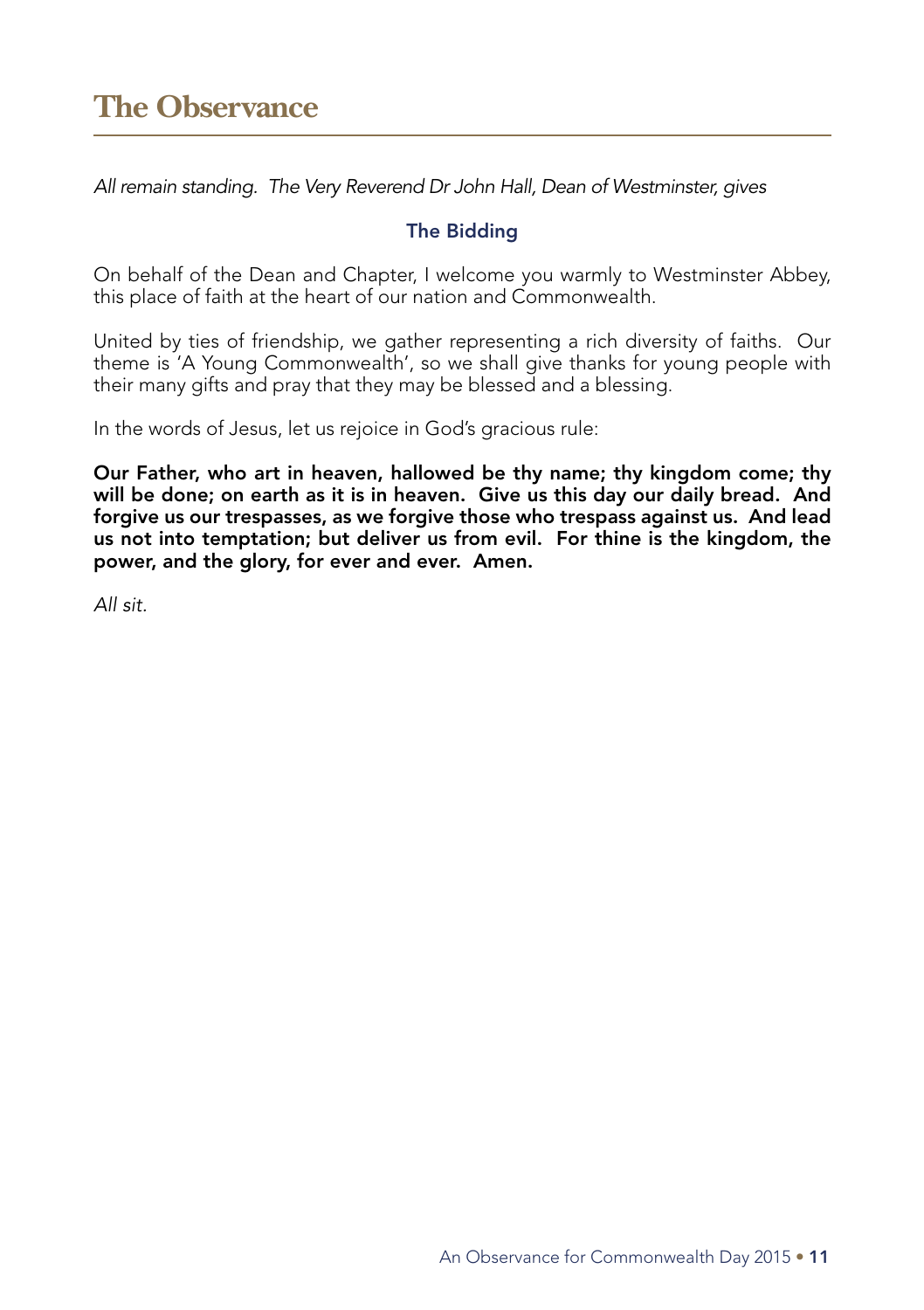#### The Commonwealth Day Message 2015 *from* Her Majesty The Queen, Head of the Commonwealth

One simple lesson from history is that when people come together to talk, to exchange ideas and to develop common goals, wonderful things can happen. So many of the world's greatest technological and industrial achievements have begun as partnerships between families, countries, and even continents. But, as we are often reminded, the opposite can also be true. When common goals fall apart, so does the exchange of ideas. And if people no longer trust or understand each other, the talking will soon stop, too.

In the Commonwealth, we are a group of fifty-three nations of dramatically different sizes and climates. But over the years, drawing on our shared history, we have seen and acted upon the huge advantages of mutual co-operation and understanding, for the benefit of our countries and the people who live in them.

Not only are there tremendous rewards for this co-operation, but through dialogue we protect ourselves against the dangers that can so easily arise from a failure to talk or to see the other person's point of view.

Indeed, it seems to me that now, in the second decade of the twenty-first century, what we share through being members of the Commonwealth is more important and worthy of protection than perhaps at any other time in the Commonwealth's existence. We are guardians of a precious flame, and it is our duty not only to keep it burning brightly, but to keep it replenished for the decades ahead.

With this in mind, I think it apt that on this day we celebrate 'A Young Commonwealth' and all that it has to offer. As a concept that is unique in human history, the Commonwealth can only flourish if its ideas and ideals continue to be young and fresh and relevant to all generations.

The youthfulness and vitality that motivate our collective endeavours were seen in abundance last year in Glasgow. They will be seen again in a few months' time, when Young Leaders from islands and continents gather to make new friendships and to work on exciting initiatives that can help to build a safer world for future generations. And last November in India, talented young scientists from universities and research institutes conferred with eminent professors and pioneers of discovery at the Commonwealth Science Conference, where together they shared thoughts on insights and inventions that promise a more sustainable future.

These are stirring examples of what is meant by 'A Young Commonwealth'. It is a globally diverse and inclusive community that opens up new possibilities for development through trust and encouragement. Commonwealth Day provides each of us, as members of this worldwide family, with a chance to recommit ourselves to upholding the values of the Commonwealth Charter.

It has the power to enrich us all, but, just as importantly in an uncertain world, it gives us a good reason to keep talking.

#### Elizabeth R.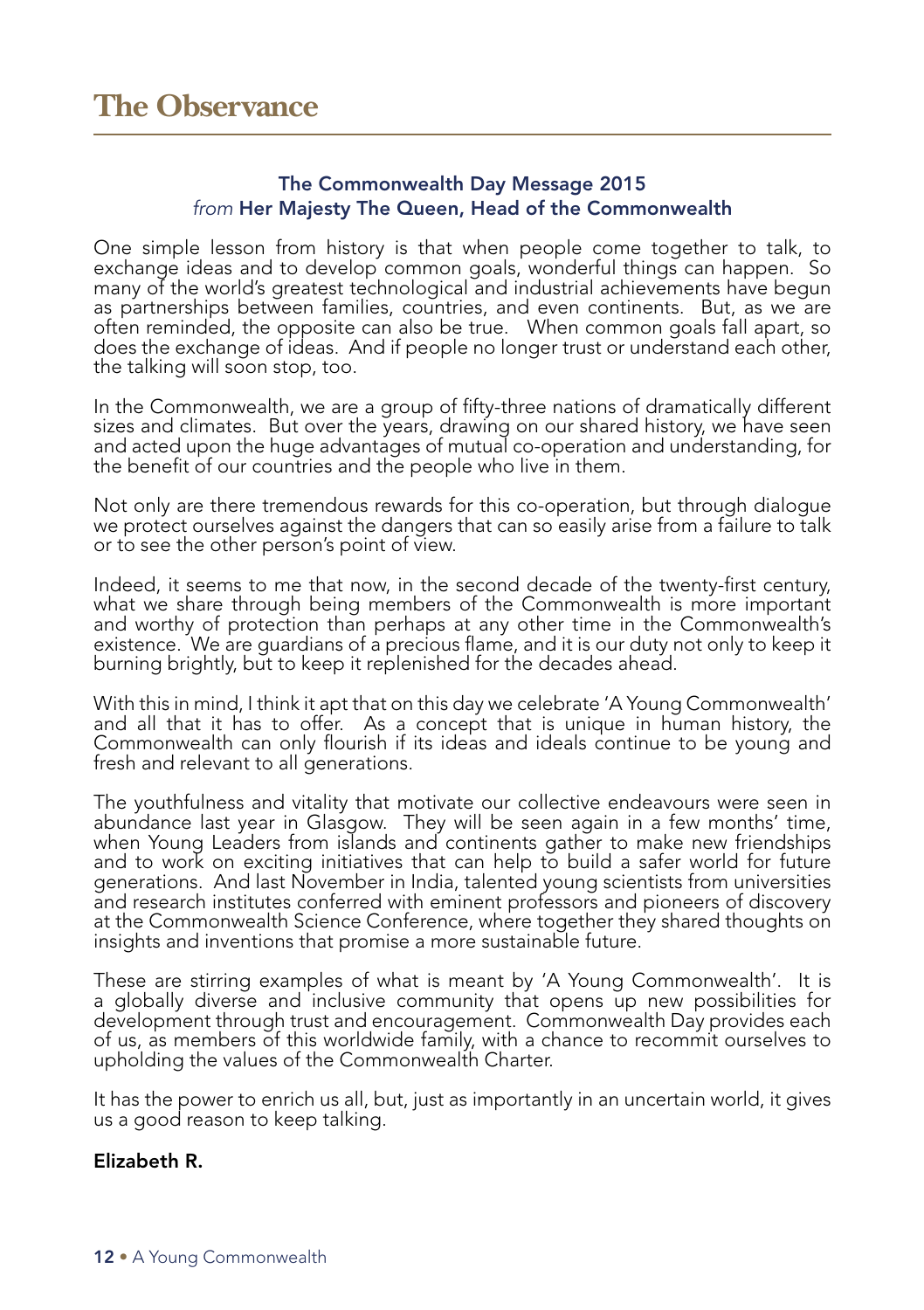*All remain seated. In the Nave, dancedigital and The Commonwealth Festival Orchestra perform:*

Maltugandata UK *Thomas Carr choreographed by Sarah Ndagire specially commissioned for this service* 

## A Reflection<br>by

*by* The Honourable Dr Shirin Sharmin Chaudhury Speaker of the Parliament of Bangladesh *from the Great Pulpit*

*Sharanya Manivanna reads from the Sacrarium Steps*

#### **Gathering**

Where were you when the world began to sing to you again?

One day when you had stopped looking, she gathered together all the benedictions that were your due

and decanted them into the wild reservoir of your life.

There were golden orb weavers there, and calypso orchids. And graceful monarchs who lifted their painted wings

as though the miracle of their being weighed nothing.

The world was singing again, an eloquence of omens. Some of us were listening. All of us were standing, still.

And I thought I saw you there, at the cusp of new meaning. You were unfurling like an atlas moth. You were spinning like a compass rose.

And I held my hands out to you and said, precious one, did you ever think we'd get here? Precious one—*listen*—we are still here.

*Sharanya Manivannan (b 1985)*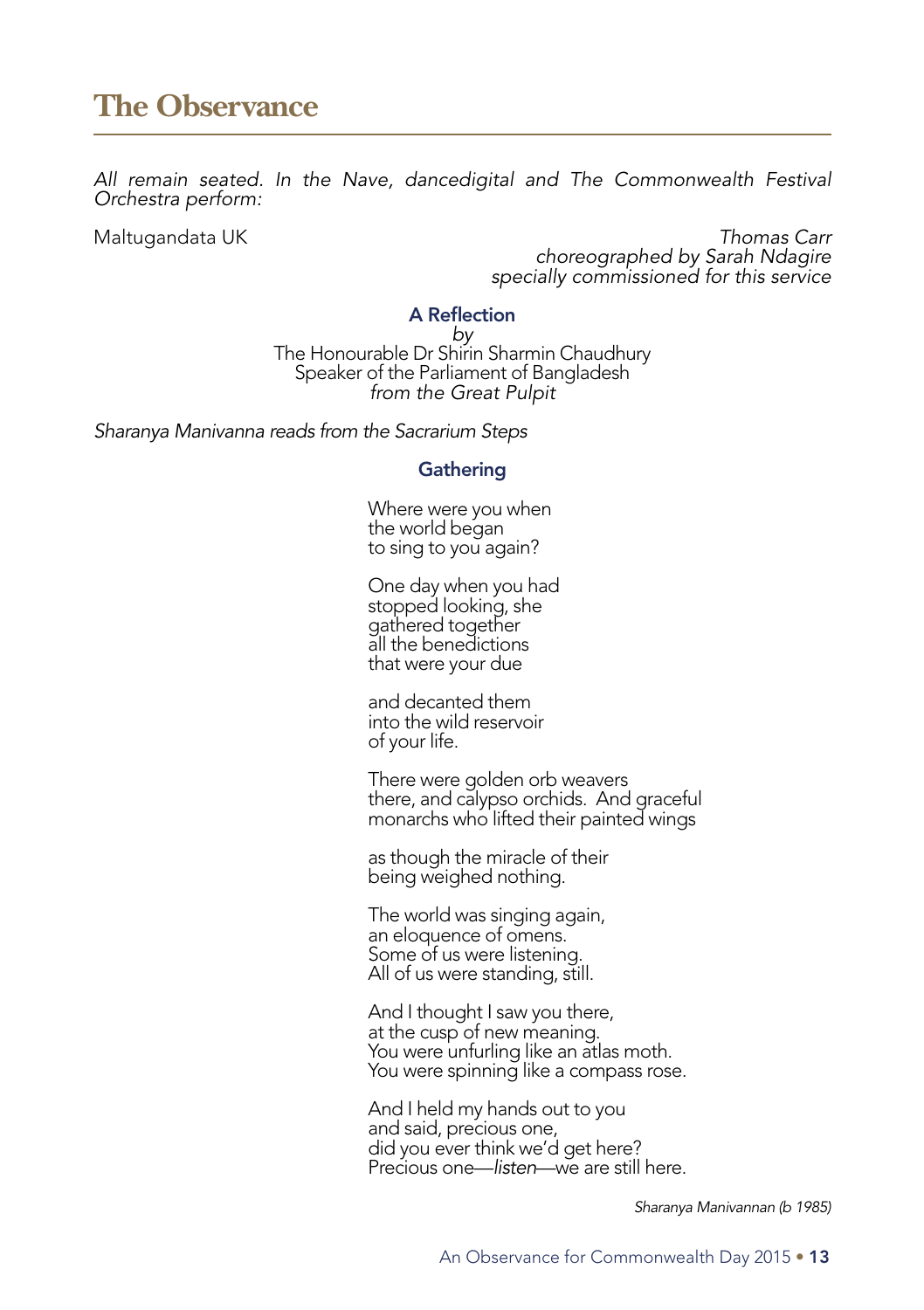*All remain seated. The Choir sings*

#### Jubilate Deo

O be joyful in the Lord, all ye lands: serve the Lord with gladness, and come before his presence with a song

Be ye sure that the Lord he is God: it is he that hath made us, and not we ourselves: we are his people, and the sheep of his pasture.

O go your way into his gates with thanksgiving, and into his courts with praise: be thankful unto him, and speak good of his Name.

For the Lord is gracious, his mercy is everlasting: and his truth endureth from generation to generation.

Glory be to the Father, and to the Son: and to the Holy Ghost; as it was in the beginning, is now, and ever shall be: world without end. Amen.

*Benjamin Britten (1913–76)* in E flat *Psalm 100*

#### A Reflection

*by* PJ Cole Executive Director, Lifeline Nehemiah Projects and Queen's Young Leader *from the Nave Pulpit*

 *All remain seated. In the Lantern, The Soil performs*

#### We Are One (Celebrate Humanity)

 *Celebrate humanity, and when you love, love unconditionally. Better world begins with a smile; go out there and give it a try.*

I pray that

 as soon as you hear this song you'll feel a wave of love, and that you'll reach out and spread love like a soaring dove that pure love that comes from above: without peace, love and happiness we won't survive.

 May the good Lord continue to bless you and those around you: know that he loves you that's why we say we will never be apart if we find it in our hearts to...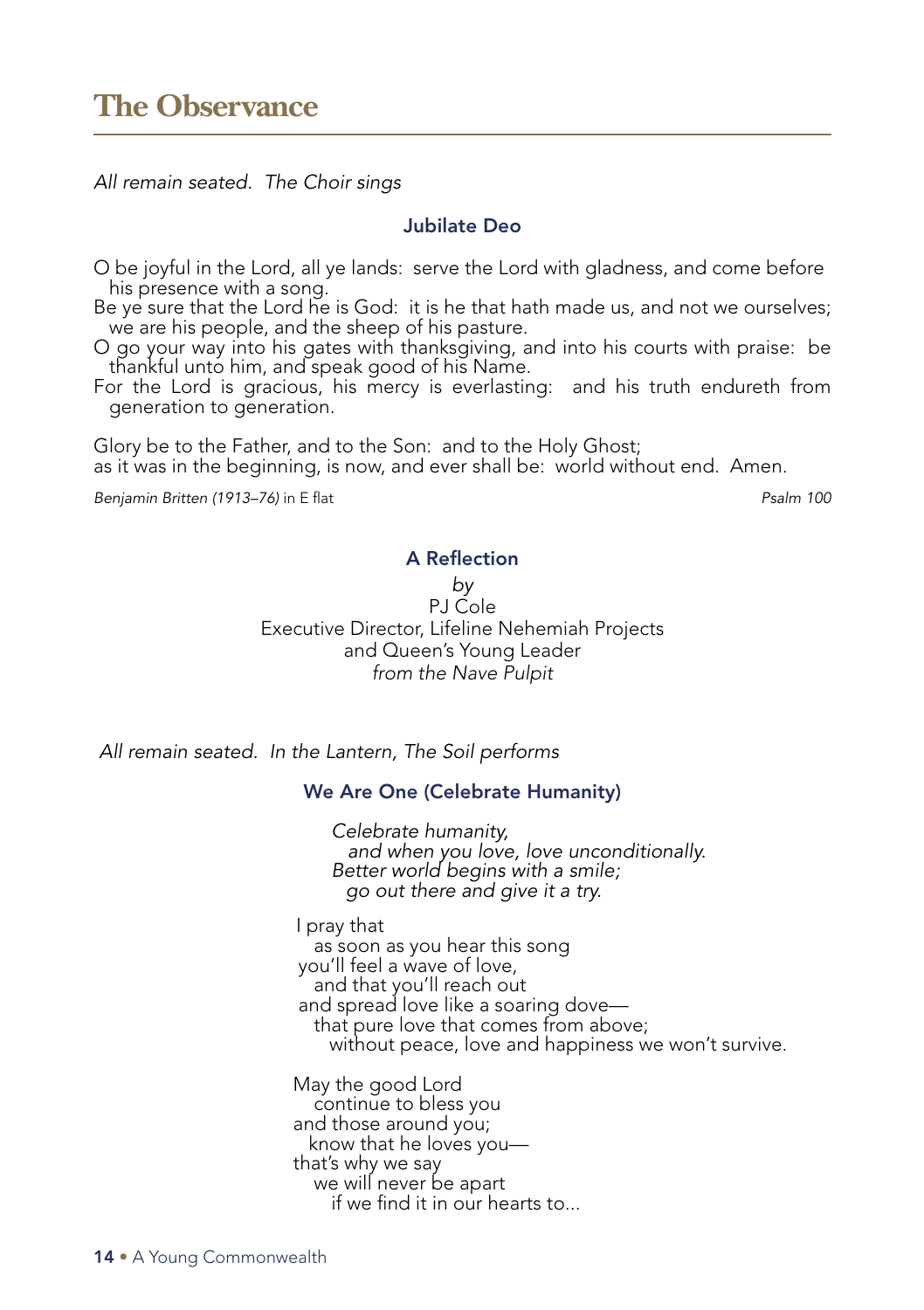*Celebrate humanity, and when you love, love unconditionally. Better world begins with a smile; go out there and give it a try.*

Peace, love, happiness is what we need.

Calling all the nations and everyone from different races: stand up and make some changes for a better human nation.

 Show compassion; lend a hand; it might not be easy, but I know you can. Divided we fall, but together we all stand love thy neighbour; treat him like your brother.

Phila nawe ngob'ixesha li futshane *Live because life is short;* ncuma nawe ngoba uyazi wena umhle *smile because you're beautiful.* masithandaneni...

Let us love and support one another...

Because (we are one)...

 *Celebrate humanity, and when you love, love unconditionally. Better world begins with a smile; go out there and give it a try.*

*Luphindo Ngxanga*

*Buhlebendalo Mda Published by The Soil Music Publishing Ntsika Ngxanga and Active Music Publishing*

*All remain seated. Barkha Mossae, Queen's Young Leader, reads from the Great Lectern*

#### Isaiah 40: 27–31

Why do you say, O Jacob, and speak, O Israel, 'My way is hidden from the Lord, and my right is disregarded by my God'? Have you not known? Have you not heard? The Lord is the everlasting God, the Creator of the ends of the earth. He does not faint or grow weary; his understanding is unsearchable. He gives power to the faint, and strengthens the powerless. Even youths will faint and be weary, and the young will fall exhausted; but those who wait for the Lord shall renew their strength, they shall mount up with wings like eagles, they shall run and not be weary, they shall walk and not faint.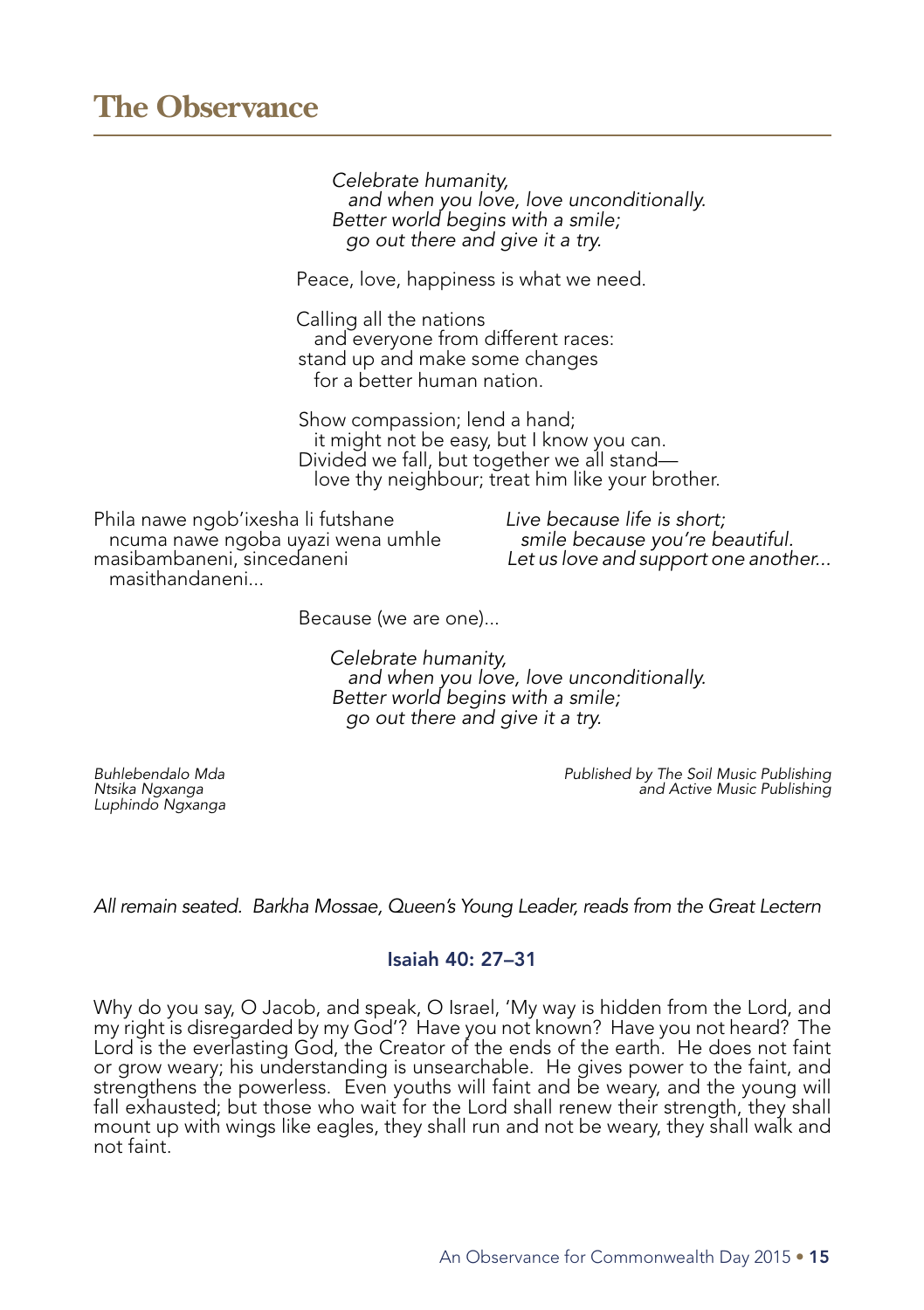#### *All stand to sing*



He who would valiant be 'gainst all disaster, let him in constancy follow the master. There's no discouragement shall make him once relent his first avowed intent to be a pilgrim.

Whoso beset him round with dismal stories, do but themselves confound, his strength the more is. No foes shall stay his might, though he with giants fight: he will make good his right to be a pilgrim.

Since, Lord, thou dost defend us with thy spirit, we know we at the end shall life inherit. Then fancies flee away! I'll fear not what men say, I'll labour night and day to be a pilgrim.

*Monk's Gate 372 NEH John Bunyan (1628–88) adapted from a traditional English melody by Ralph Vaughan Williams (1872–1958)*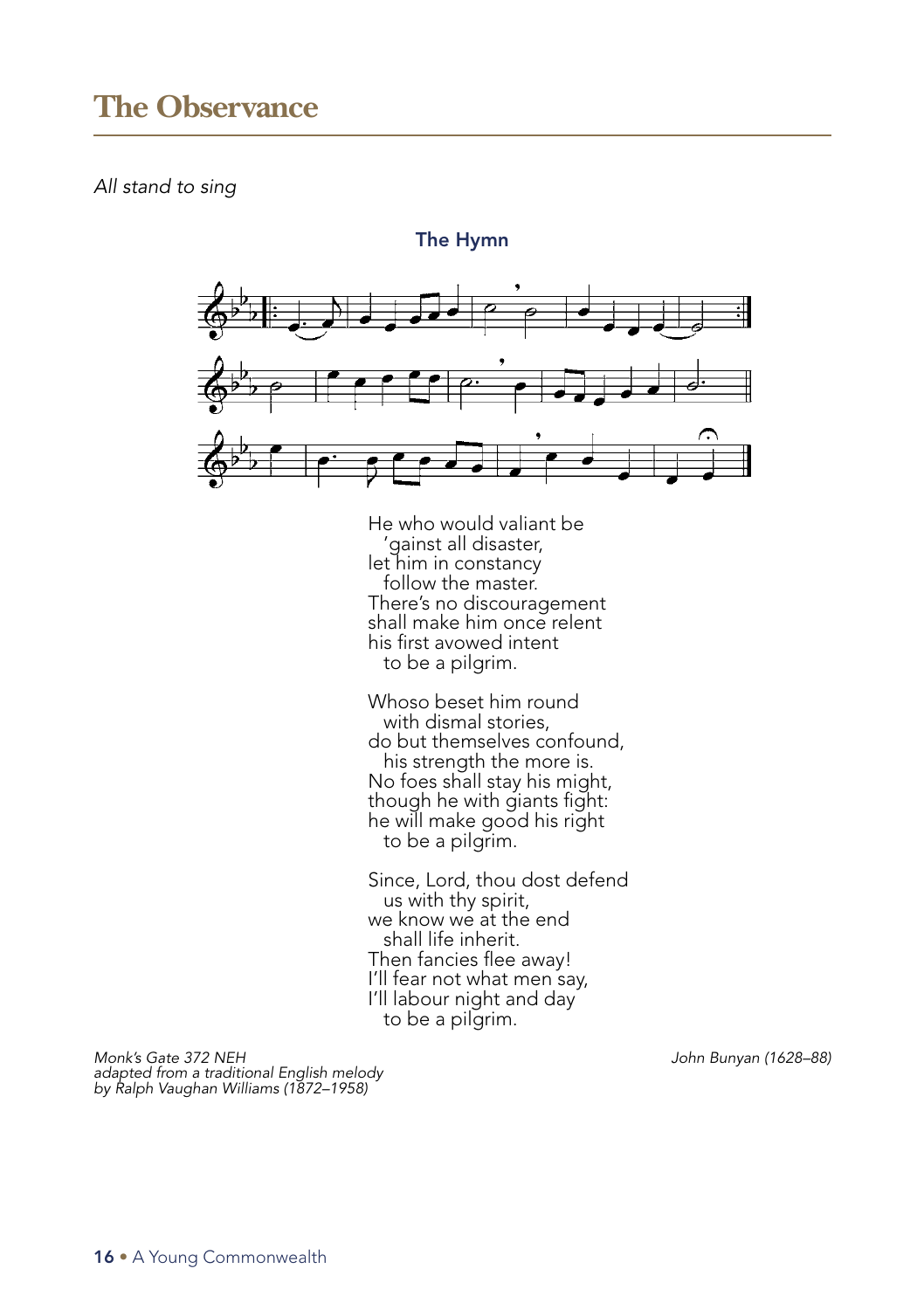*All sit for*

#### A Reflection

*by* Kailash Satyarthi Children's rights advocate and Nobel Peace Laureate *from the Great Pulpit*

*All remain seated. The Choir sings*

#### The Anthem

When I consider your heavens, the work of your fingers, the moon and the stars that you have ordained,

what is man, that you should be mindful of him; the son of man, that you should seek him out?

You have made him little lower than the angels and crown him with glory and honour. You have given him dominion over the works of your hands and put all things under his feet.

O Lord our governor, how glorious is your name in all the world.

Truly I tell you, whoever does not receive the kingdom of God as a little child will never enter it.

I will bless the Lord at all times; his praise shall ever be in my mouth. My soul shall glory in the Lord; let the humble hear and be glad. O magnify the Lord with me; let us exalt his name together. I sought the Lord and he answered me and delivered me from all my fears.

Truly I tell you.

*Master of The Queen's Music specially commissioned for this service*

*Judith Weir (b 1954) Psalm 8: 4–7, 10; St Mark 10: 15; Psalm 34: 1–4*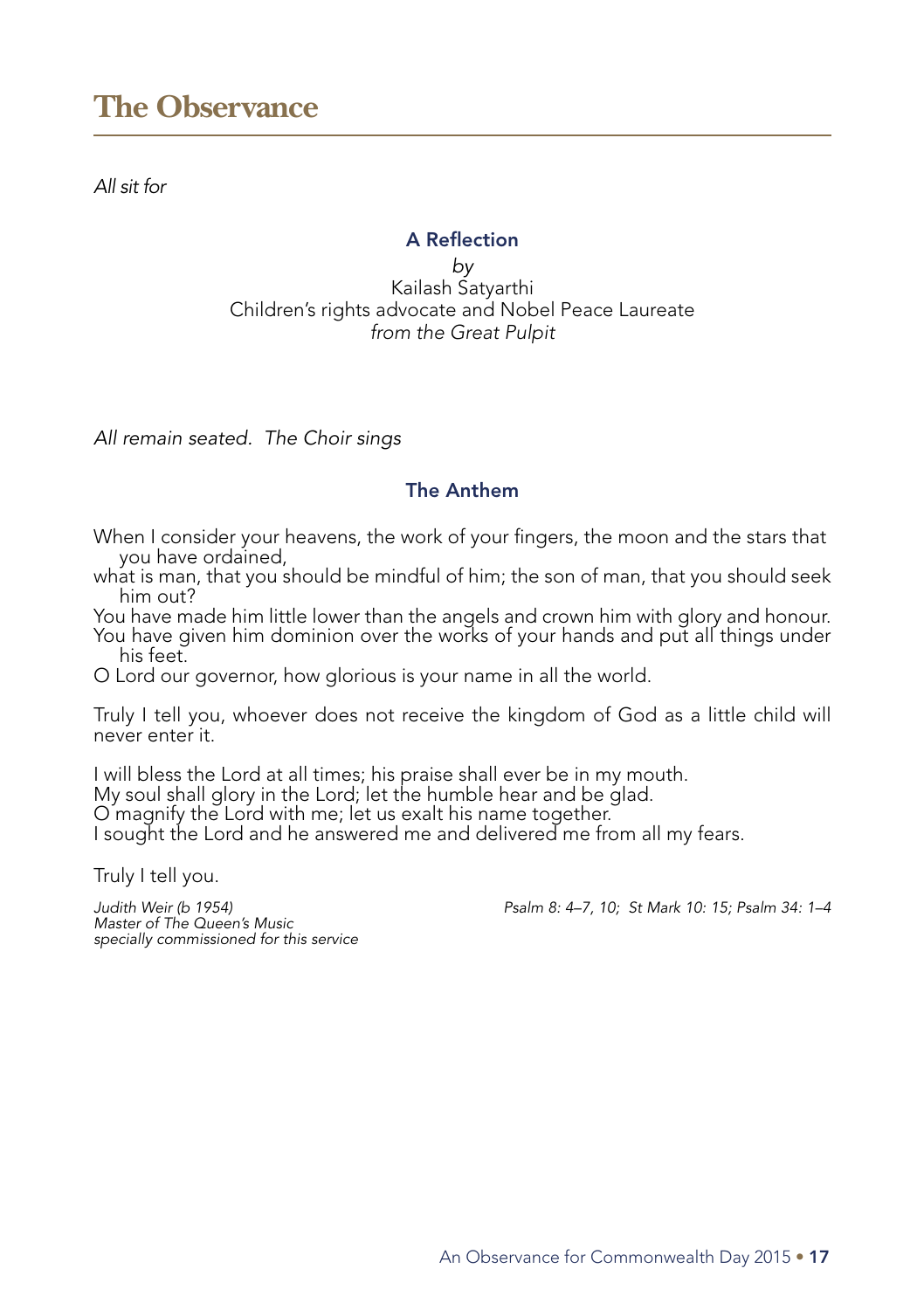*All remain seated or kneel for*

#### The Prayers

*The Reverend Martin Turner, representative of the Methodist Church, says:*

Let us pray.

Heavenly Father, your Son Jesus Christ shared the life of an earthly family, and grew in favour and wisdom; form the character of our young people with the virtues of compassion and courage, that each may grow in their own vocation, and serve the needs of those around them; through Jesus Christ our Lord. Amen.

#### *Dr Natubhai Shah, representative of the Jain community, says:*

Non-violence and reverence for all life, equality, friendship to all and malice to none, pluralism and spiritual democracy, mutual co-operation for the welfare of all, including animals and environment, forgiveness, and peace and calmness of the self are the Jain values advocated by Mahavira, reviver of Jainism, 2,600 years ago.

The vision of the Commonwealth is to create peace and prosperity for all its members, respect for the diverse culture and communities, sustainable development, and equality. 'Let us pray Jain values and its motto 'Live and Help to Live' may be a guiding principle for the Commonwealth's actions.

#### *Rabbi Debbie Young-Somers, representative of Reform Judaism, says:*

The prophet Joel predicted that the old would dream dreams, and the young would see visions. As we celebrate the young of our Commonwealth community, we pray we might be true to this ideal. May we work towards creating a Commonwealth that raises our young secure and blessed enough to see visions, and confident enough to pursue them. May our older people be comfortable and happy enough to dream dreams, having seen their own visions for a better world come to fruition. As the Talmud says: 'May we trust in generations past and yet to be, and may our vision be on a straight path before us.'

#### *Shaykh Ibrahim Mogra, representative of the Muslim community, says:*

O Lord! You are Peace, from you is peace: you are blessed, O Sustainer! You are Most High, O One of majesty and nobility! You created us from one man and one woman. Had it been your will, you would have made us all the same, but you made us into nations and tribes so that we may know each other. O magnificent Creator! Enable us to respect the diversity you have created. Join together our hearts, free us from fear, hunger, disease, and war. O loving Creator! We ask you to answer our prayer through your grace and your mercy. **Amen.**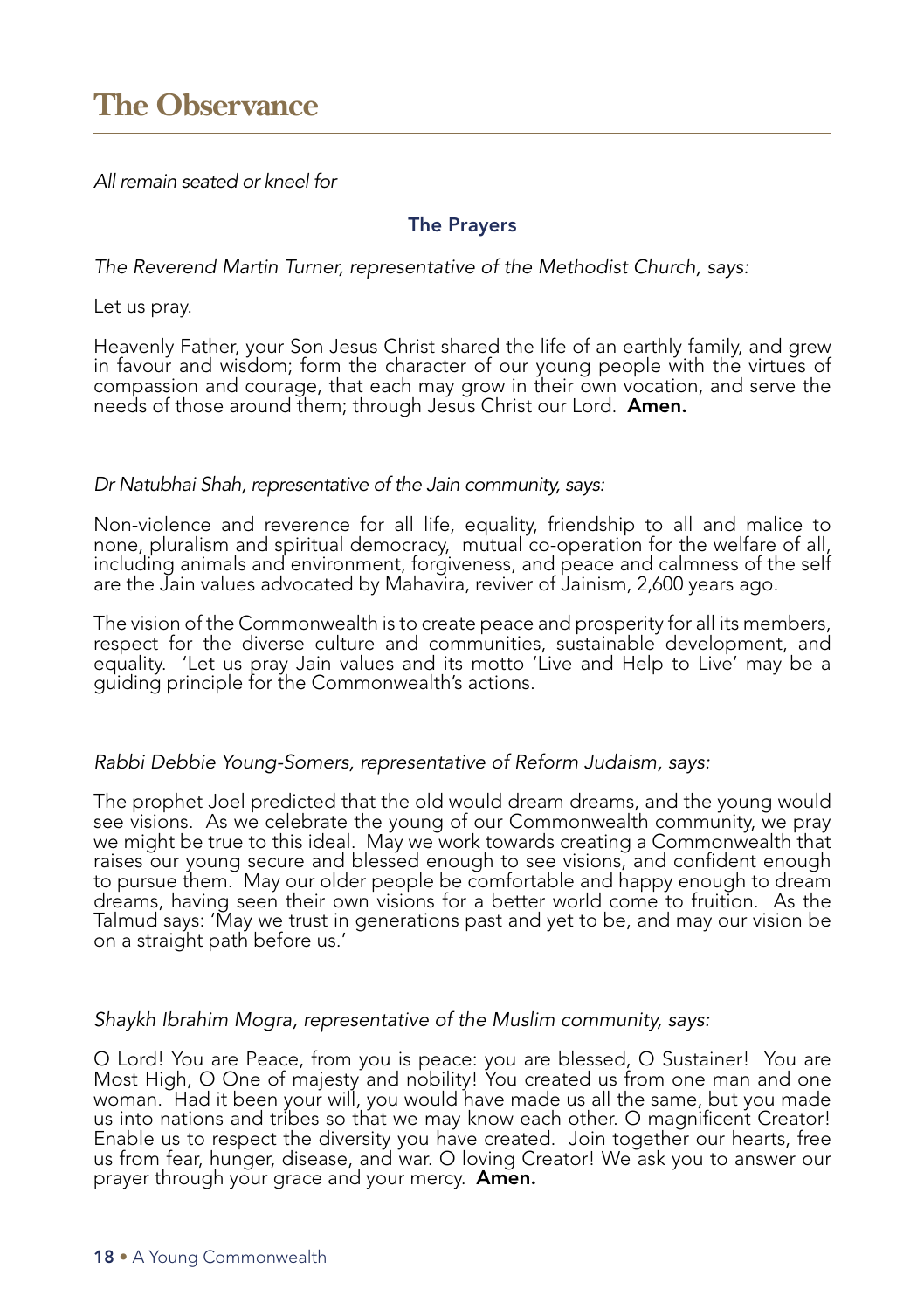*The Lord Singh of Wimbledon cbe, representative of the Sikh community, says:*

Sikh teachings emphasise commonalities between our different faiths. In the following verse, Guru Gobind Singh reminds us not to let superficial differences deflect us from serving the one God of us all:

> God is in the temple as He is in the mosque God is in the Hindu worship as He is in the Muslim prayer Despite superficial differences, we are all one: The one Lord made us all.

> > *from* Akal Ustat

Young people today increasingly accept this belief in the oneness of our human family, and have much to contribute to promoting this understanding in the Commonwealth and in the wider world.

#### *Malcolm M Deboo, representative of the Zoroastrian community, says:*

For sustainable development and democracy to thrive, corruption must be rooted out. Emphasis must be on truth and righteousness, so there can be good governance, transparency and accountability. Herodotus observed that the young Zoroastrians in ancient Persia were always taught to speak the truth and be righteous; therefore the very first prayer they were taught to recite by the age of two was:

'Ashem vohū vahistem astī ushtā astī; ushtā ahmāi hyat ashāi vahishtāi ashem.'

'Truth and righteousness is good. It is the best. It is happiness. It is happiness to whosoever promotes righteousness as the highest truth.

*The Reverend Andrea Price, representative of the Church of Scotland, says:*

Almighty God, give us wisdom to perceive you, intellect to understand you, diligence to seek you, patience to wait for you, eyes to behold you, a heart to meditate upon you, and a life to proclaim you, through the power of the Spirit of Jesus Christ, our  $1$  ord. Amen.

*St Benedict (c 480–542)*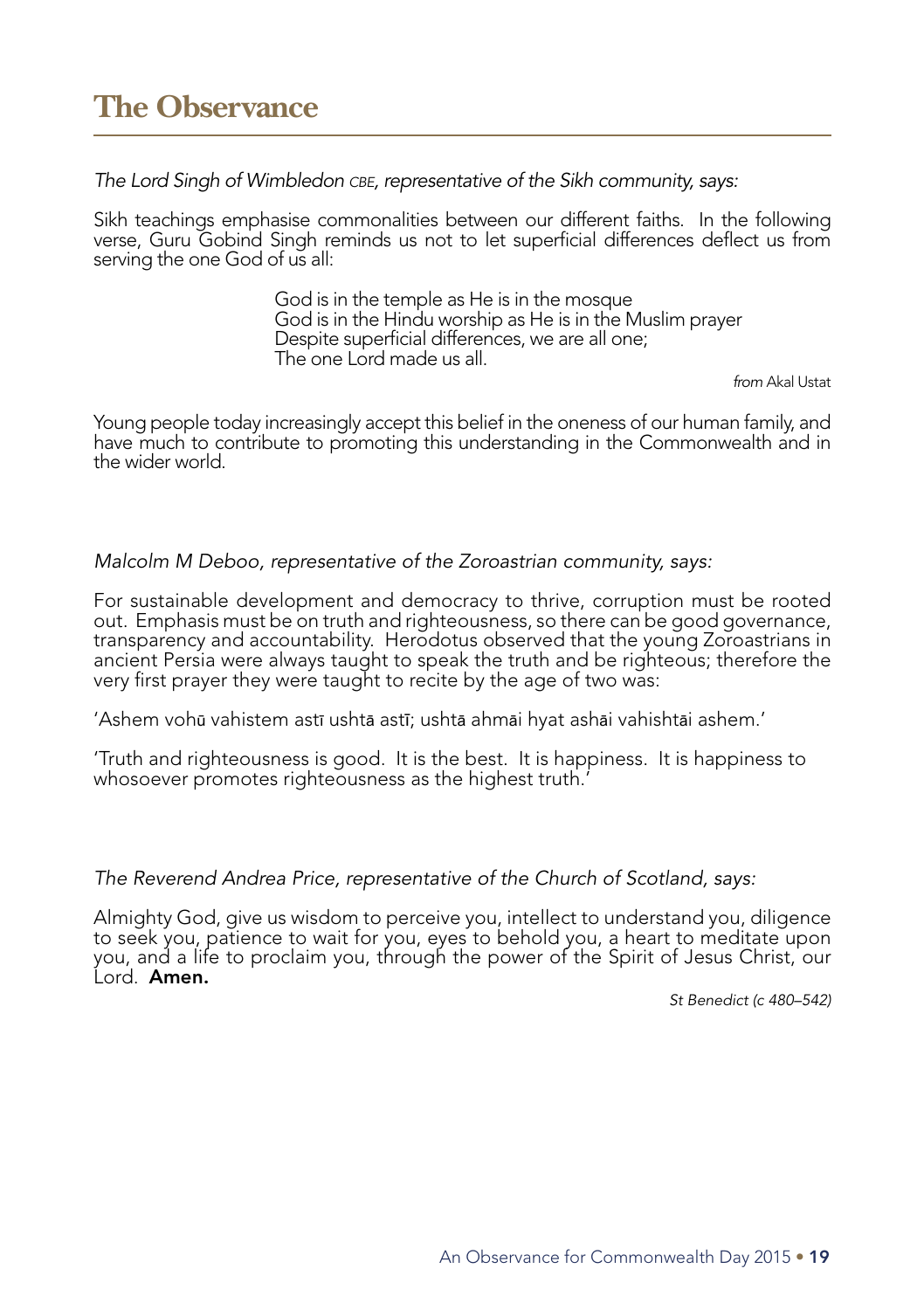*All stand for*

#### The Act of Affirmation to the Commonwealth

*The Secretary-General says:* 

We affirm that every person possesses unique worth and dignity. We affirm our respect for nature, and that we will be stewards of the earth by caring for every part of it, and for it as a whole. We affirm our belief in justice for everyone, and peace between peoples and nations.

Joining together as members of one worldwide family, we celebrate the ties of friendship and the spirit of innovation that encourage us as 'A Young Commonwealth' to create just and peaceful societies, to work for sustainable development and inclusive social progress, to advance democracy, and to build growth and prosperity in which all citizens can share.

#### We affirm our belief in the Commonwealth as a force for good in the world, and pledge ourselves to its service, now and in the future.

*All sing*



Now thank we all our God, with heart and hands and voices, who wondrous things hath done, in whom his world rejoices; who from our mother's arms hath blessed us on our way with countless gifts of love, and still is ours to-day.

The Hymn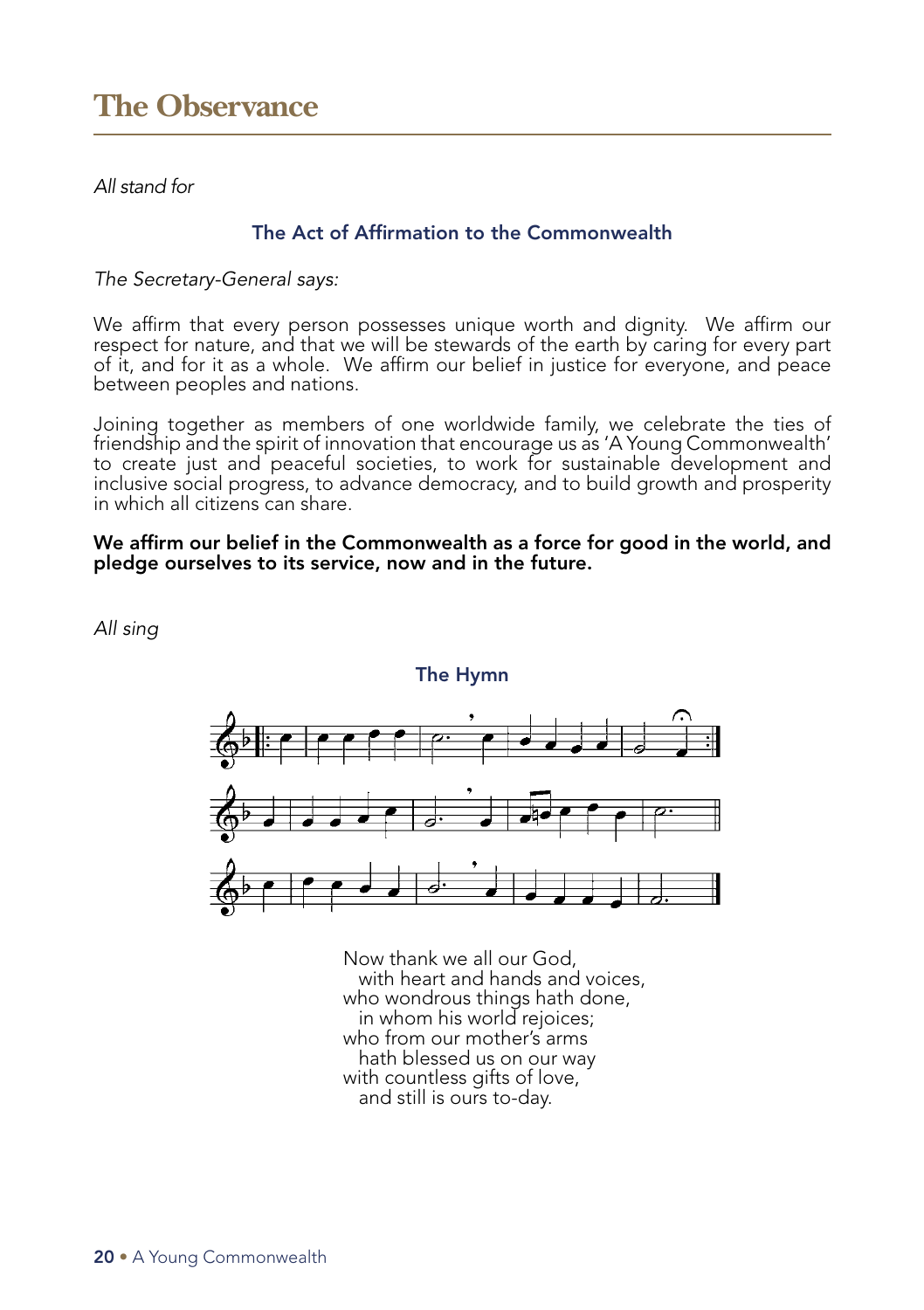O may this bounteous God through all our life be near us, with ever joyful hearts and blessèd peace to cheer us; and keep us in his grace, and guide us when perplexed, and free us from all ills in this world and the next.

All praise and thanks to God the Father now be given, the Son, and him who reigns with them in highest heaven, the One eternal God, whom earth and heaven adore: for thus it was, is now, and shall be evermore. Amen.

*Nun danket 413 NEH German, Martin Rinkart (1586–1649) from Johann Crüger's* Praxis pietatis melica *c 1647 translated by Catherine Winkworth (1827–78)*

*All remain standing. The Dean pronounces* 

#### The Blessing

Unto God's gracious mercy and protection we commit you. The Lord bless you and keep you; the Lord make his face to shine upon you, and be gracious unto you. The Lord lift up the light of his countenance upon you, and give you peace; and the blessing of God almighty, the Father, the Son, and the Holy Spirit be among you and remain with you always. **Amen.** 

*Music after the service:* 

Final *from* Symphonie I *Louis Vierne (1870–1937)*

Members of the congregation are asked to remain in their places until invited to move by the Stewards. Those in the Nave will be asked to leave by the Great West Door; those seated in the Lantern and Transepts should leave by the North Door.

A retiring collection will be taken for SLWT.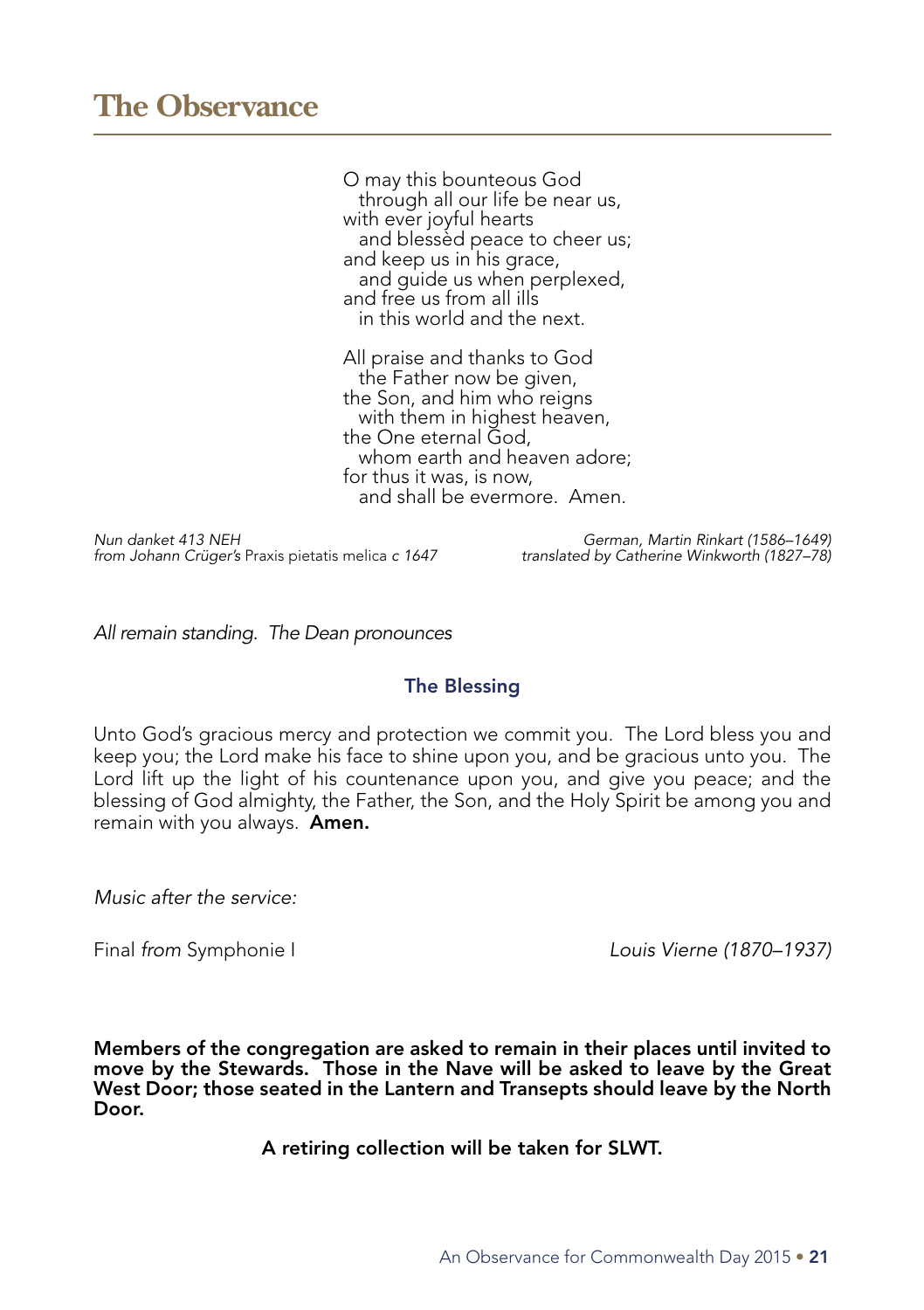

### SLWT

'SLWT has been working tirelessly throughout the Ebola epidemic to protect and support some of the most vulnerable members of society in Sierra Leone. At the start of the epidemic, SLWT's activities focused on preventative measures, providing personal protective equipment to doctors, and hand-washing facilities to densely populated urban communities. worked with the local "okada riders" (motorcycle riders) to protect them and their passengers from getting infected through the innovative introduction of plastic raincoats.

As the epidemic continued to rage, SLWT played an important role in recruiting medical staff and delivering cultural awareness training to the NHS volunteers prior to their deployment. Thankfully, the Ebola epidemic is slowly coming under control; however, in its wake, Ebola has left a devastating legacy as thousands of children have become orphans. SLWT is catering for the food and health monitoring needs of Ebola orphans under the age of five who are in the care of guardians and caretakers unable to cover the additional cost to the household, but who are willing to provide a new home for these children. With the re-opening of schools in Sierra Leone, SLWT will resume its work providing educational scholarships and mentoring support to schoolgirls who, as a group, have been very badly affected by the outbreak, with there being a risk of many of these girls not returning to school.'

*Yvonne Aki-Sawyerr Director of Planning for the National Ebola Response*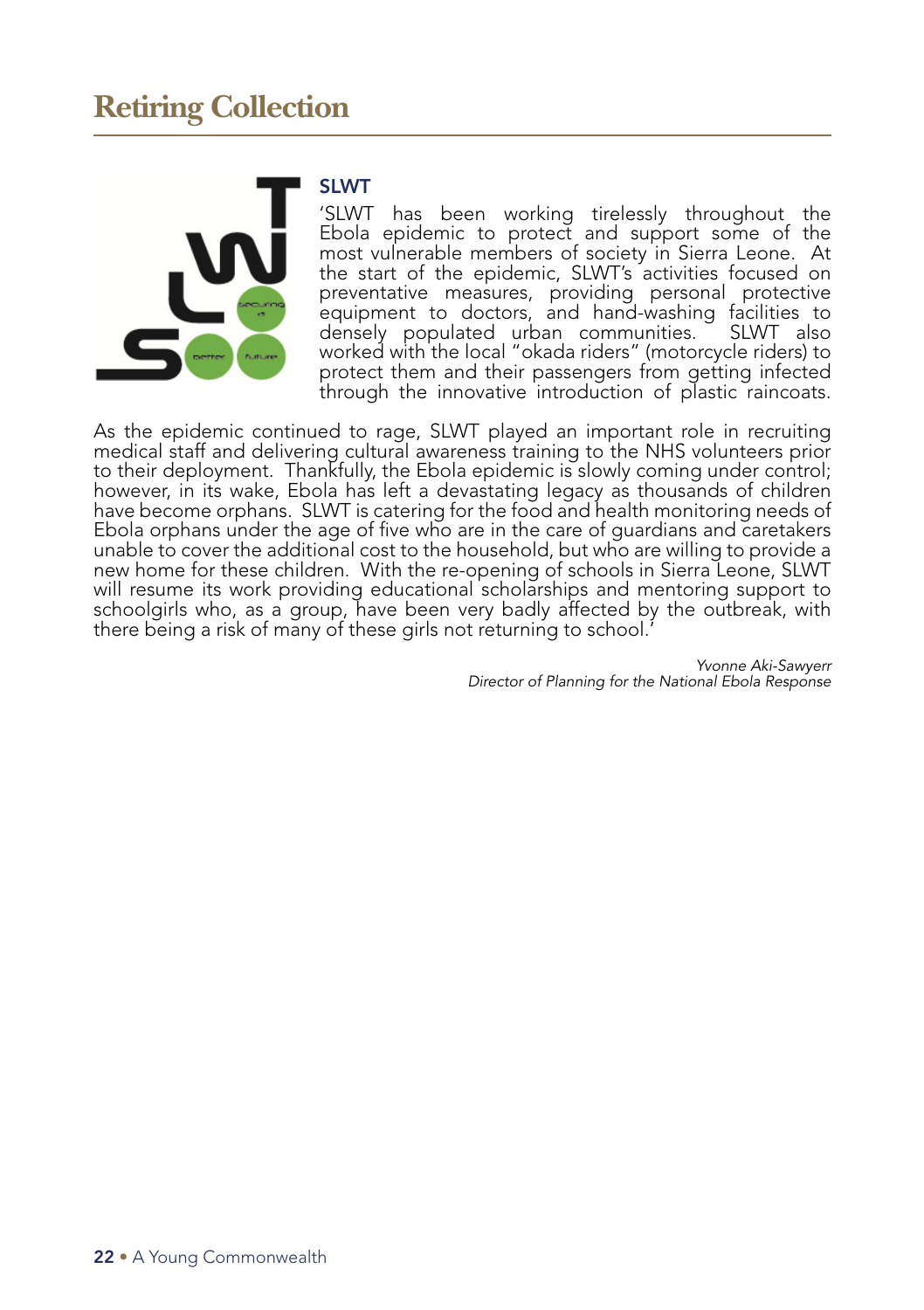### **Speakers in order of appearance**



#### The Honourable Dr Shirin Sharmin **Chaudhury**

The Honourable<br>Dr Shirin Sharmin Sharmin<br>is the Chaudhury first female Speaker of the Parliament of<br>Bangladesh. She is Bangladesh.

Chairperson of the Commonwealth Parliamentary Association.

Dr Chaudhury has considerable Commonwealth experience. She was involved in the implementation of the Commonwealth Gender Plan of Action and held the Commonwealth Gender Chair for two years. Under her leadership, Bangladesh hosted the tenth Commonwealth Women's Affairs Ministers' Meeting in 2013, and when Minister for Women and Children, she promoted gender equality and contributed to the formulation of major policy and legislation, including the National Women's Development Policy, and the Children's Policy & Domestic Violence (Prevention & Protection) Act.

As a Commonwealth Scholar, she was awarded a Ph D in Law from the University of Essex in 2000, and an Honorary Doctorate was conferred on her by her Alma Mater in 2014.

Dr Chaudhury was awarded the Asia Society's Humanitarian Services Award in 2010 for her role in preventing violence against women, and she has been a practicing Advocate of the Bangladesh Supreme Court since 2009.



#### Sharanya Manivannan

Sharanya Manivannan's first book of poems,<br>Witchcraft *Witchcraft*, described in *The Straits Times*, Singapore, as 'sensuous and spiritual, delicate and dangerous and as full as the moon

reflected in a knife'. Her fiction, poetry and essays have been widely published internationally, and she has appeared at literary festivals and readings in India, Singapore, Germany, Australia, Malaysia, Indonesia, and the United Kingdom, including Southbank Centre's Poetry Parnassus in 2012.

Sharanya is the recipient of a Lavanya Sankaran Fellowship and an Elle Fiction Award. She wrote a column, 'The Venus Flytrap', for the *The New Indian Express* between 2008 and 2011.

Sharanya was born in India in 1985 and grew up in Sri Lanka and Malaysia; she has lived in Chennai since 2007.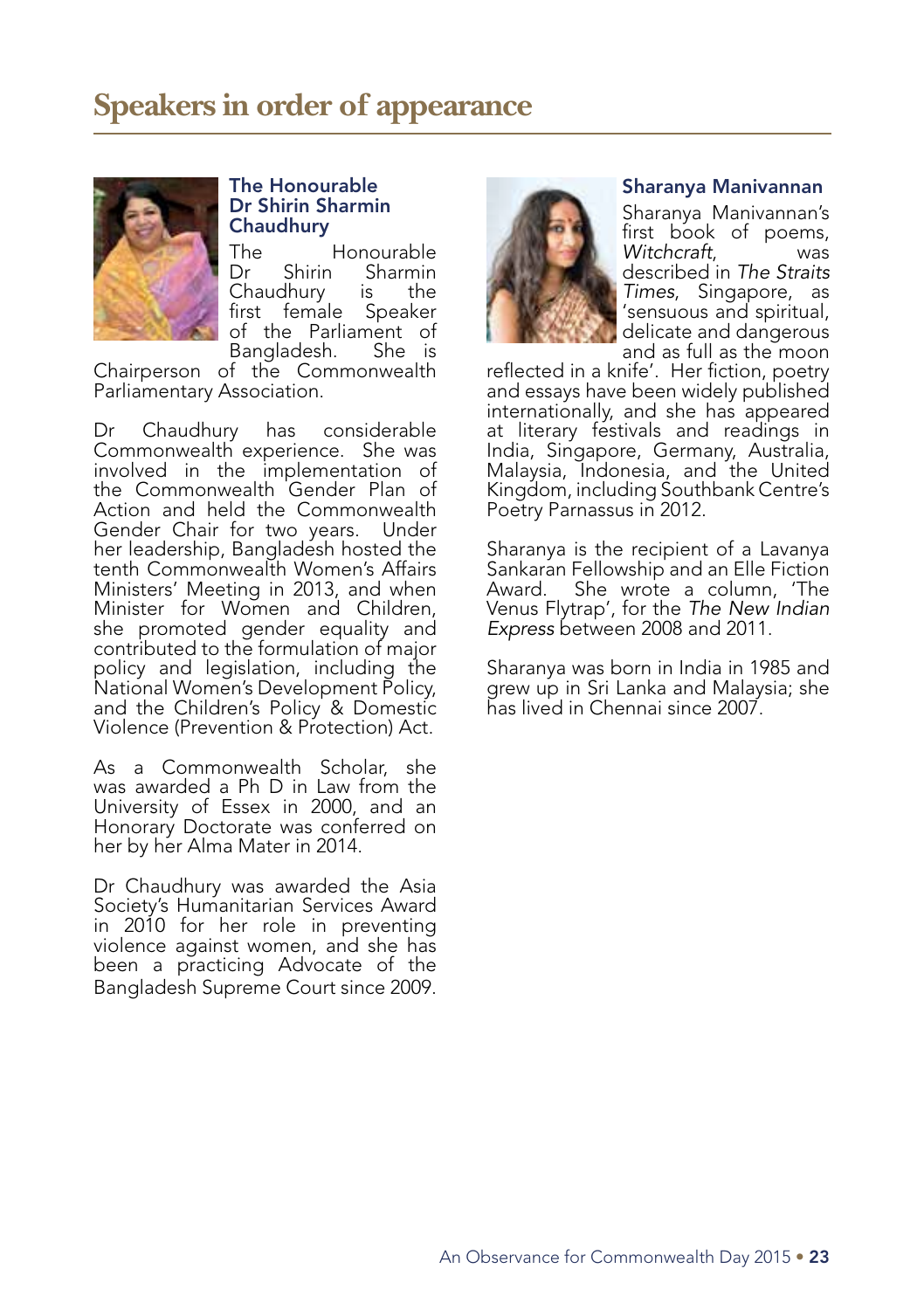#### PJ Cole

PJ trains and mobilises community leaders in Sierra Leone.

PJ grew up in West Africa, displaced by the civil wars in Sierra Leone and Liberia. He

came to the UK to study law in 2006, spending time supporting vulnerable young people. In 2012, he was asked to restructure Lifeline Nehemiah Projects, the school and home for ex-child soldiers, established by his late father in Sierra Leone.

Directed by PJ and in partnership with Lifeline Network International, he now oversees four schools, vocational training, a safe-home, and a programme equipping vulnerable young people to lead communities.

PJ is currently at the forefront of the Ebola fight. His team sits on the National Ebola Response Committee, and leads community education and mobilisation programmes, providing food and psycho-social support to quarantined families. PJ's organisation is now housing Ebola orphans, and his team has built an Ebola Treatment Unit in its neighbourhood, in partnership with Medair.

PJ is a Queen's Young Leader. The Queen's Young Leaders Programme is a new initiative established by The Queen Elizabeth Diamond Jubilee Trust in partnership with Comic Relief and the Royal Commonwealth Society, in recognition of The Queen's lifetime of service to the Commonwealth.



#### Barkha Mossae

Born and raised on the island of Mauritius, Barkha is an advocate<br>for the sustainable sustainable development of small island states.

Having survived a serious accident at the age of ten, Barkha is determined to ensure that her actions make a difference. In 2011, she graduated from the University of Manchester, where she gained valuable experience working for an outreach programme aimed at the homeless people of Manchester. her graduation, Barkha launched a capacity-building project to harness the power of social media for sustainable development. She recently joined the Mauritian Foreign Service.

Barkha is part of the British Council Global Changemakers programme, and the World Economic Forum's Global Shapers Community. Through the latter, she helped launch Seeing Blue, a project designed to raise awareness on ocean matters.

Currently, Barkha is studying for her Master's in Environment, Politics and Development at SOAS, having been awarded the Mo Ibrahim Foundation Scholarship. Barkha hopes that this will help her increase the scope of her advocacy for sustainable development and the sustainable use of our oceans.

Barkha is one of the first ever Queen's Young Leaders. The Queen's Young Leaders Programme is a new initiative established by The Queen Elizabeth Diamond Jubilee Trust in partnership with Comic Relief and the Royal Commonwealth Society, in recognition of The Queen's lifetime of service to the Commonwealth.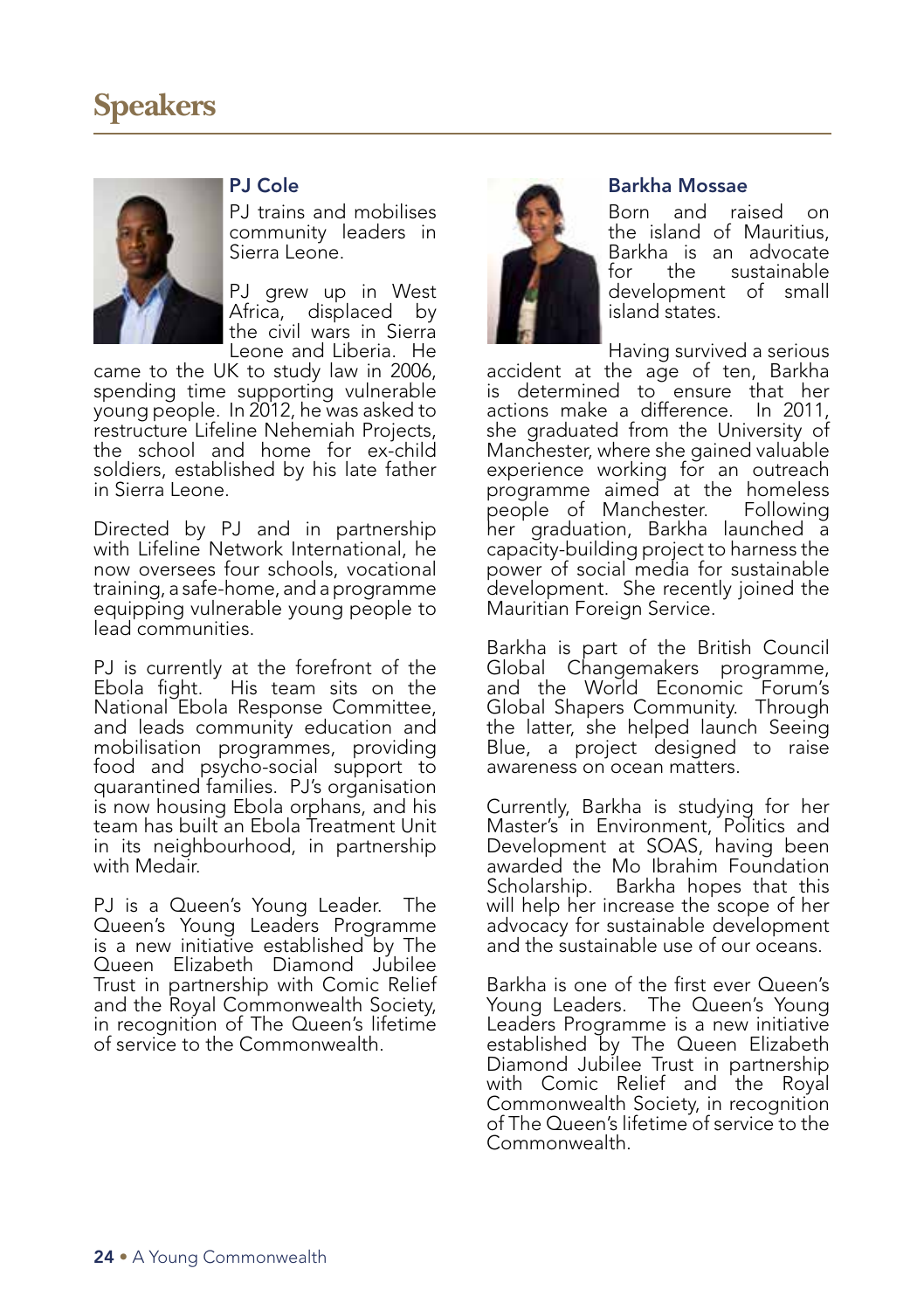

#### Kailash Satyarthi

Kailash Satyarthi is an international children's rights activist and a pioneer in the fight against illiteracy and<br>the exploitation of exploitation children. In 1980, he gave up his career

and founded the Save the Childhood Movement, which has since rescued over 80,000 children from bondage, trafficking and exploitative labour.

In 1998, Satyarthi organised the Global March Against Child Labour. spanned 103 countries, and involved 7.2 million people and 20,000 civil society organisations. It led to the International Labour Organization's Convention 182 for the elimination of the worst forms of child labour. Today, the March is the largest movement of civil society organisations and teachers united in their goal to end child labour, and to promote education for all children.

Satyarthi also initiated the Global Campaign for Education, the world's largest education campaign coalition. In India, he successfully spearheaded a movement to make education a Constitutional provision, paving the way for the 2009 Right of Children to Free and Compulsory Education Act. In 2013, his efforts led to the definition and criminalisation in the Indian criminal justice system of people trafficking.

Kailash Satyarthi has received numerous awards, including the 1995 Robert F Kennedy Human Rights Award, the Heroes Acting to End Modern Day Slavery award by the US State Department in 2007, and the 2009 Defenders of Democracy Award. Most recently, he was awarded the 2014 Nobel Peace Prize alongside Malala Yousafzai.



#### His Excellency Kamalesh Sharma

Kamalesh Sharma has been Commonwealth Secretary-General since 2008.

A career diplomat, Mr Sharma had previously

served as India's High Commissioner to the United Kingdom and was the Special Representative of the United Nations Secretary-General to Timor Leste.

As India's Ambassador to the UN in Geneva and New York, he was spokesperson for developing countries in the Uruguay Trade Round and was closely involved in the development of the Monterrey Consensus and Millennium Development Goals. He is Chancellor Emeritus of Queen's University, Belfast.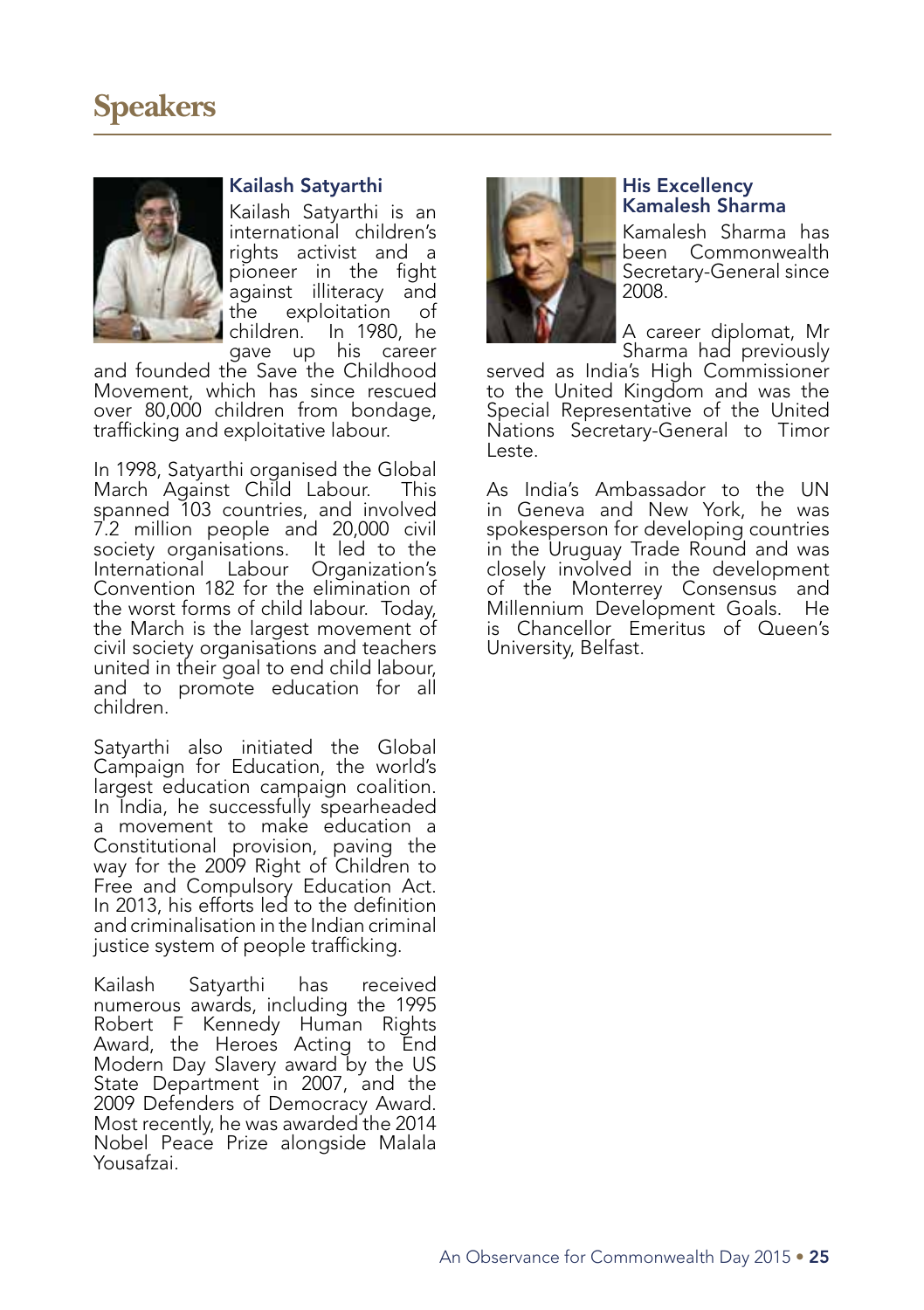The Commonwealth Resounds!



In 2015, The Commonwealth<br>Resounds! (TCR) celebrates its Resounds! (TCR) celebrates its<br>tenth\_anniversary. TCR\_devises\_and TCR devises and implements collaborations between musicians worldwide. It was created for the 2005 Commonwealth Heads of Government Meeting (CHOGM) with encouragement from Her Majesty The Queen, The Commonwealth<br>Secretariat. The Commonwealth Commonwealth Foundation, The Royal Commonwealth Society, and Malta's Minister for Culture and Sport.

TCR offers professional expertise<br>in classical and cross-cultural in classical and cross-cultural performance, event management, and pan-Commonwealth educational projects: it has run major cultural projects at every CHOGM since 2005 and has promoted numerous UK events.

TCR is delighted to be returning to Malta for CHOGM 2015

Two of its principal ensembles are the Commonwealth Festival Choir and the Commonwealth Festival Orchestra.

#### The Commonwealth Festival Choir

The Commonwealth Festival Choir, conducted by Graham Dinnage, is a joint project between the Bermondsey Harris Academy, the Apollo Youth Choir, and the Purcell School for Young Musicians. It is supported generously by Lord and Lady Harris, and the Gatwick Area Community Trust.

#### The Commonwealth Festival Orchestra



The Commonwealth Festival Orchestra (CFO), conducted by Dr James Ross, comprises some of the most outstanding young musicians from all over the world. These include members of the Royal College of Music Junior Department and the National Youth Orchestra of Great Britain, and pupils from Chetham's School of Music, Manchester.

The CFO has performed at every CHOGM since 2007, including the first orchestral concert at Colombo's Nelum Pokuna Theatre in 2013 in partnership with the Symphony Orchestra of Sri Lanka and the Royal Over-Seas League, and at the 2013 Commonwealth Observance.

#### dancedigital

dancedigital serves as a hub for catalysing creative development and exchange in digital dance practice.

The organisation's national and international programmes seek to expand the potential of performances,<br>choreography, and community choreography, and community engagement.

dancedigital runs a youth programme fostering the dance potential of young people from across Hertfordshire. It is grateful for the support of Hertfordshire's Music Education Hub, which has supported this special project led by Sarah Ndagire, which draws together music and dance elements from both Maltese and Ugandan culture.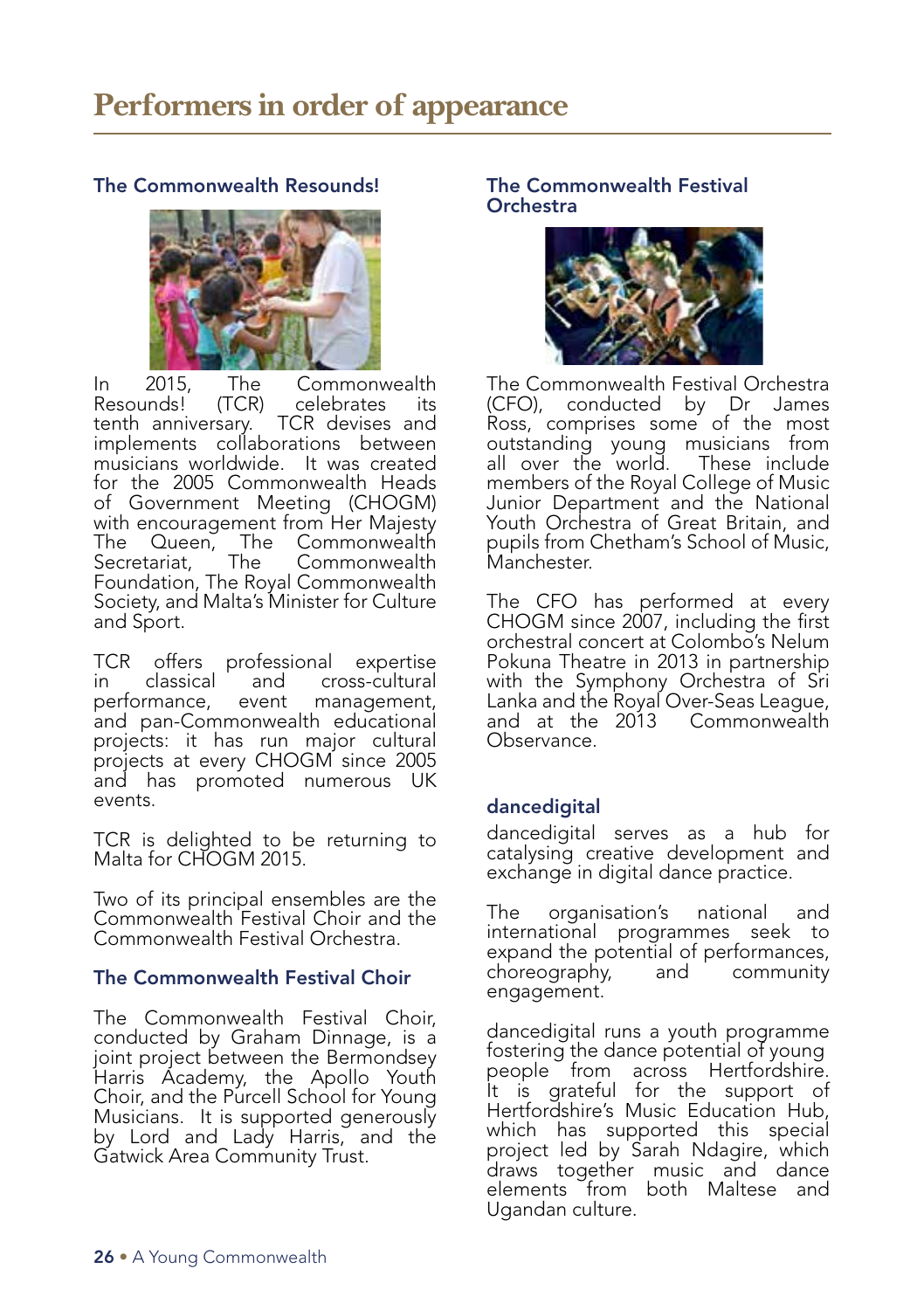#### Sarah Ndagire

Born in Uganda, Sarah Ndagire, a singer-songwriter and dancer travels around the world sharing the culture of her homeland, 'the pearl of Africa'. Her work brings out the true soul of an African: the<br>joy, sorrow, pain, determination, joy, sorrow, pain, determination,<br>intelligence, and perseverance. perseverance.

#### The Choir of Westminster Abbey



The Choir of Westminster Abbey is renowned worldwide as one of the finest choirs of its type. Since its establishment as a choral foundation of boys and men in the fourteenth century, it has played a central role both in the daily choral services in the Abbey, and in the many royal, state, and national occasions which take place there. Notable recent events have included services to mark the centenary of the outbreak of the First World War and to celebrate the life and work of Nelson Mandela, both of which were televised nationally.

In addition to fulfilling its liturgical responsibilities, the Choir undertakes a varied programme of broadcasts, recordings, and concerts, both in the United Kingdom and overseas. Recent years have seen visits to Australia, the Far East, Russia, Hungary, Spain, and Italy, and in October 2014 the Choir completed a major tour of the United States. Under the direction of Organist and Master of the Choristers James O'Donnell, the Choir has also released a series of critically acclaimed CDs on the Hyperion label.

The Choir is directed on this occasion by Daniel Cook, Sub-Organist, and the organ is played by Martin Ford, Assistant Organist.

#### The Soil



This multi award-winning, threemember a cappella group from Soweto combines a dazzling mix of musical styles including township jazz, hip hop, Afro-Pop and Afro-Soul.

The Soil's music is underpinned by a great rhythmic vocal bass line and beat-boxing (from Luphindo Ngxanga, aka Master P), while the other two singers (Buhlebendalo Mda, aka Buhle, and Ntsika Fana Ngxanga, aka Da FanArtistic) provide the choral and polyphonic top lines.

The Soil has toured the African continent, and internationally to New York, Russia, China and the UK. Both of The Soil's albums—the eponymous debut album and the recently released album titled *Nostalgic Moments*—have gone platinum.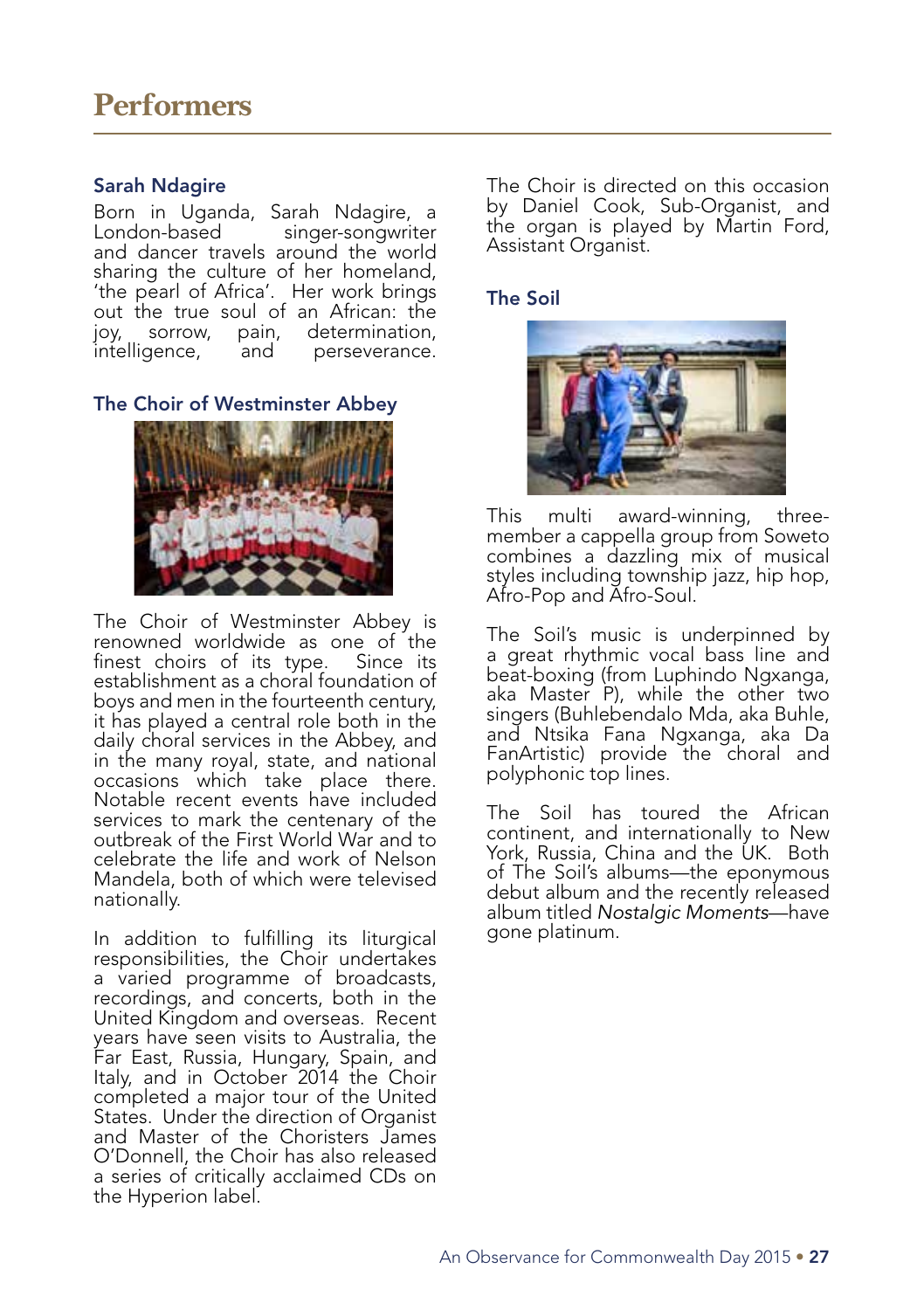### **The Commonwealth Charter**



In 2013, Her Majesty The Queen, Head of the Commonwealth, signed the Commonwealth Charter.

The Charter brings together the values and aspirations which unite the Commonwealth—democracy, human rights, and the rule of law—in a single, accessible document.

The Charter expresses the commitment of member states to the development of free and democratic societies and the promotion of peace and prosperity to improve the lives of all peoples of the Commonwealth.

The Charter also acknowledges the role of civil society in supporting the goals and values of the Commonwealth.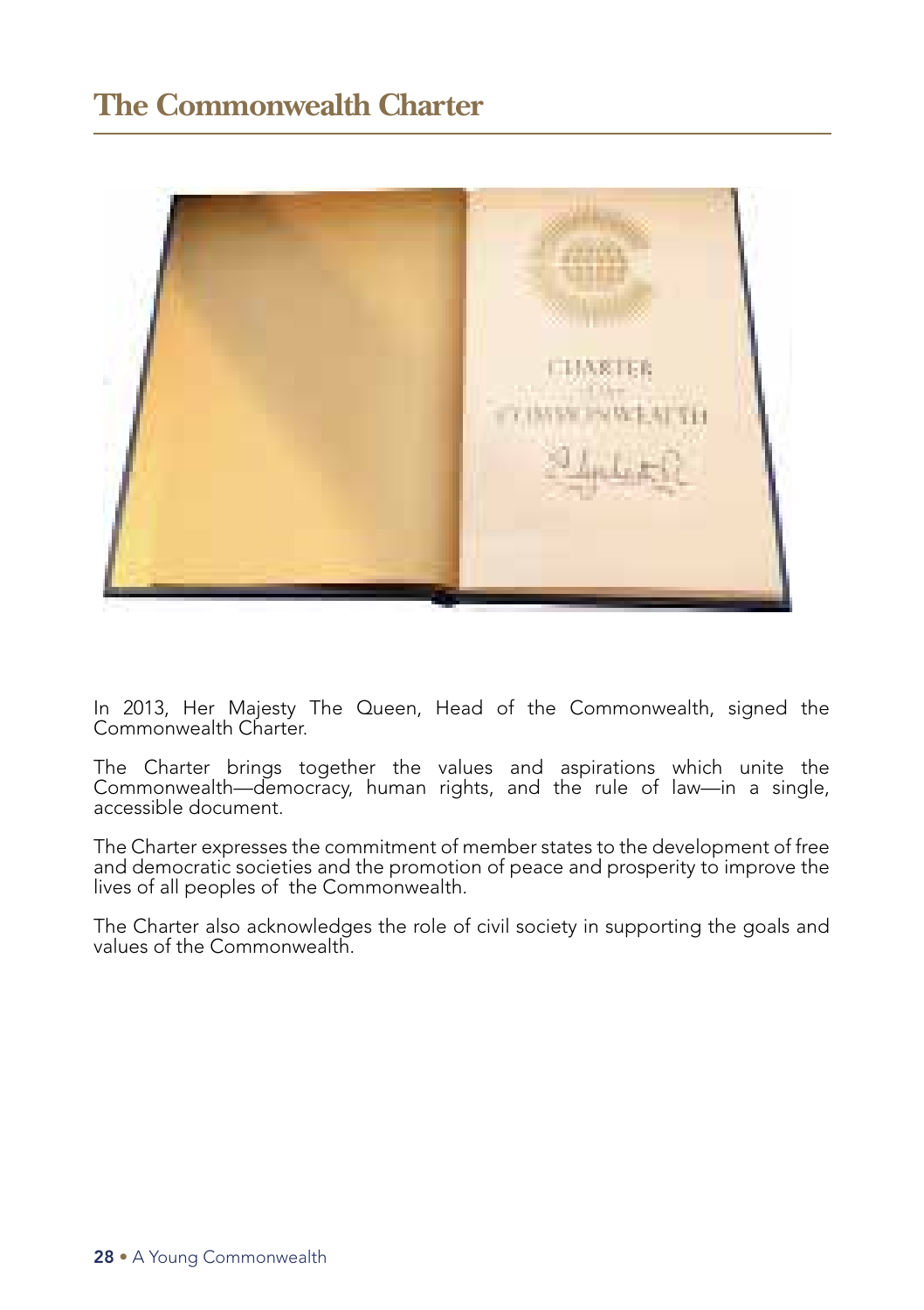#### The Commonwealth Mace



The Mace, carried by Julius James Shirima, Africa Region Winner of the Commonwealth Youth Award 2015,<br>goes before Her before Majesty The Queen. It was a gift of the<br>Roval Anniversary **Anniversary** Trust to The Queen in<br>as Head of the

her role as Head<br>Commonwealth, on th on the fortieth anniversary of her accession to the throne.

The Mace is used on special Commonwealth occasions, including the Commonwealth Day celebrations in London, and at biennial Heads of Government Meetings.

### Flowers



Flag-bearers

The flag-bearers have been recruited with the support of the High Commissions in London, who each nominate a flag-bearer from their own country usually resident in the United Kingdom. The Commonwealth flag is accompanied by an escort of Brownies from the United Kingdom.

#### The Council of Commonwealth Societies (CCS)

The CCS is a group of organisations which promotes the value of Commonwealth Day and seeks to raise the profile of the modern Commonwealth. The CCS gratefully acknowledges the financial support of its member organisations:

- Association of Commonwealth Universities
- Commonwealth Countries League
- Commonwealth Education Trust
- Commonwealth Foundation
- Commonwealth Local Government Forum
- Commonwealth Parliamentary Association (International Secretariat)
- Commonwealth Parliamentary Association (UK)
- Commonwealth Secretariat
- Commonwealth Telecommunications **Organisation**
- Corona Worldwide
- English Speaking Union
- Foreign & Commonwealth Office
- Goodenough College
- Pacific Islands Society
- Royal Commonwealth Society
- Royal Over-Seas League
- Victoria League for Commonwealth Friendship
- West India Committee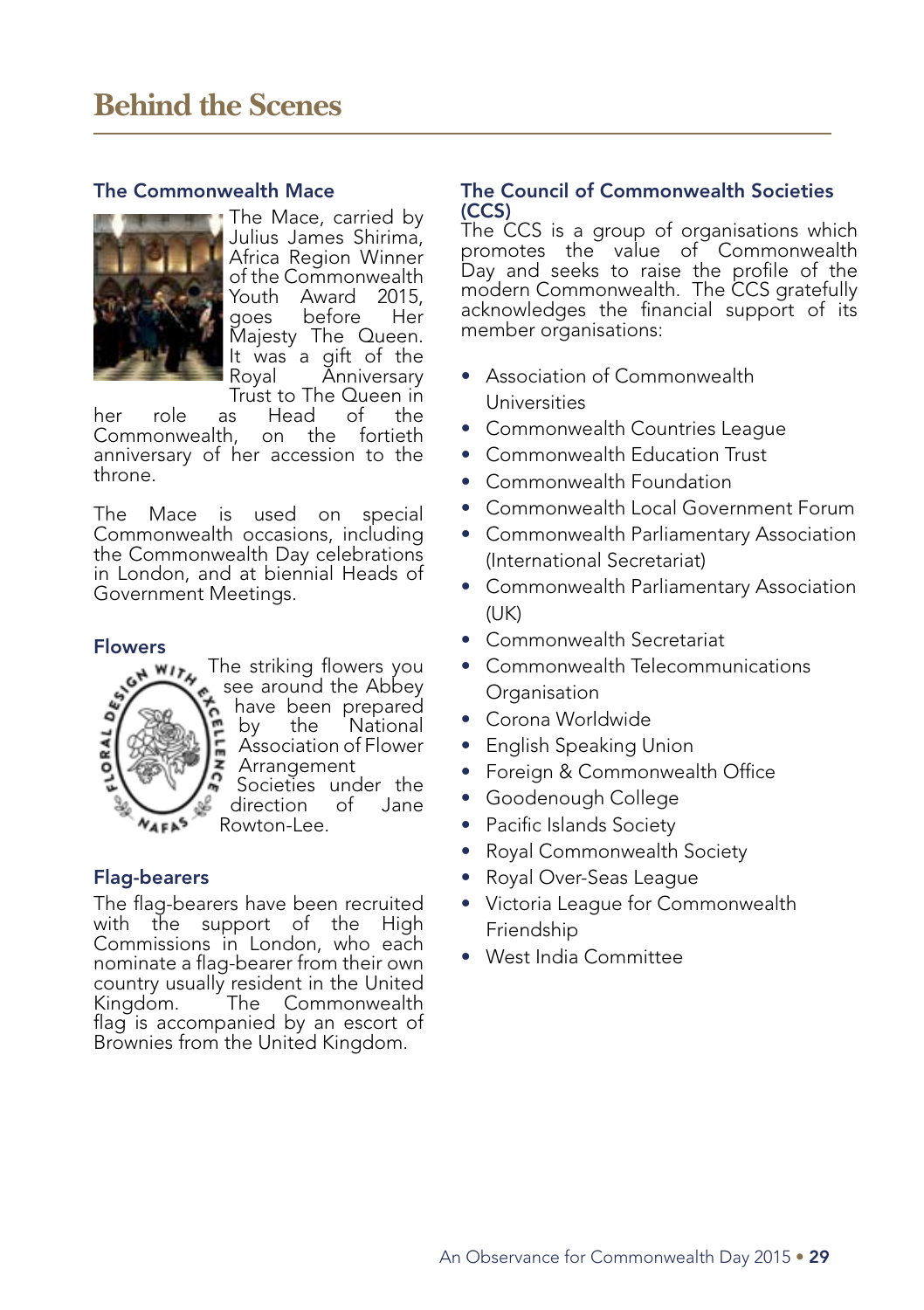

Founded in 1886, the Commonwealth Education Trust advances primary and secondary education across the Commonwealth by working with international partners to undertake research, implement innovative strategies, create high quality resources, and invest in the education sector. Poetry has the power to inspire teachers and make a positive contribution to language and literacy development. The Trust is pleased to have sponsored Sharanya Manivannan to write and perform the poem for today's Observance.



The Commonwealth Games Federation aims to inspire Commonwealth Athletes to drive the ambition and power of all Commonwealth Citizens through sport. In September 2015, our focus moves to 'A Young Commonwealth', as we celebrate the Fifth Commonwealth Youth Games, hosted by Samoa. Following a hugely successful festival of sport and culture in Glasgow in 2014, the next Commonwealth Games takes place in Gold Coast, Australia, in 2018.



The Soil is supported as part of the SA Season in the UK. SA– UK Seasons 2014 & 2015 is a partnership between the South African Department of Arts & Culture and the British Council.



British Airways (BA) is the UK's largest international scheduled airline and one of the world's leading global premium airlines. Operating one of the most extensive international scheduled airline networks, together with codeshare and franchise partners, BA flies to more than 400 destinations worldwide. BA's vision is to be the most admired airline. British Airways is also proud to support communities in the countries in which it operates via its community investment programme.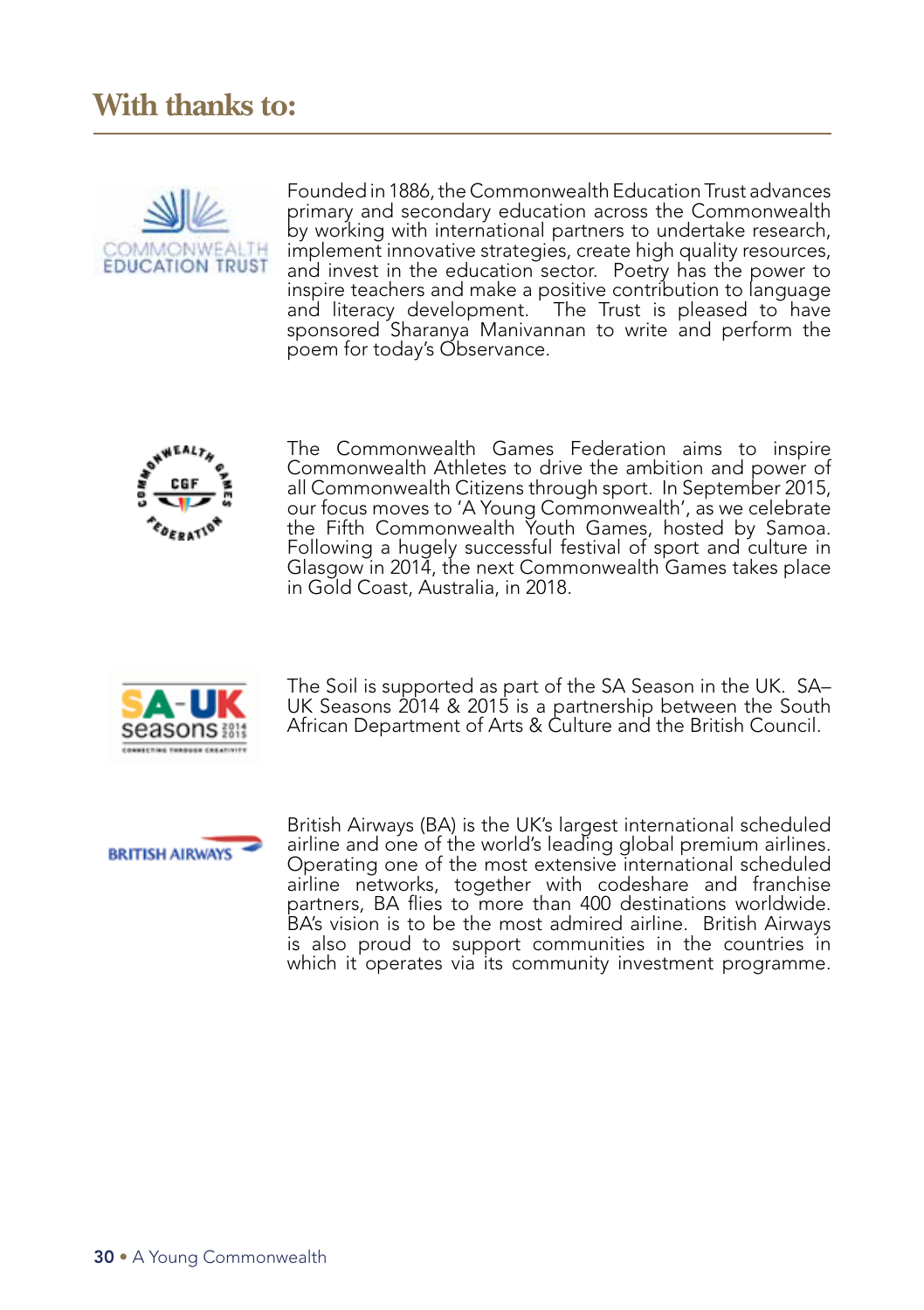### **With thanks to:**



Henley Media Group is a specialist publishing and events company. Over the last decade, it has worked with the Commonwealth Secretariat, the Commonwealth Business Council, and the Royal Commonwealth Society to help catalyse trade, investment, and sustainable development across the Commonwealth. Henley Media Group is delighted to assist with printing this Order of Service and to launch *The Ministers Reference Book: Commonwealth 2015.* 







**METROPOLITAN** 

**POLICE** 



**Smaller** 

World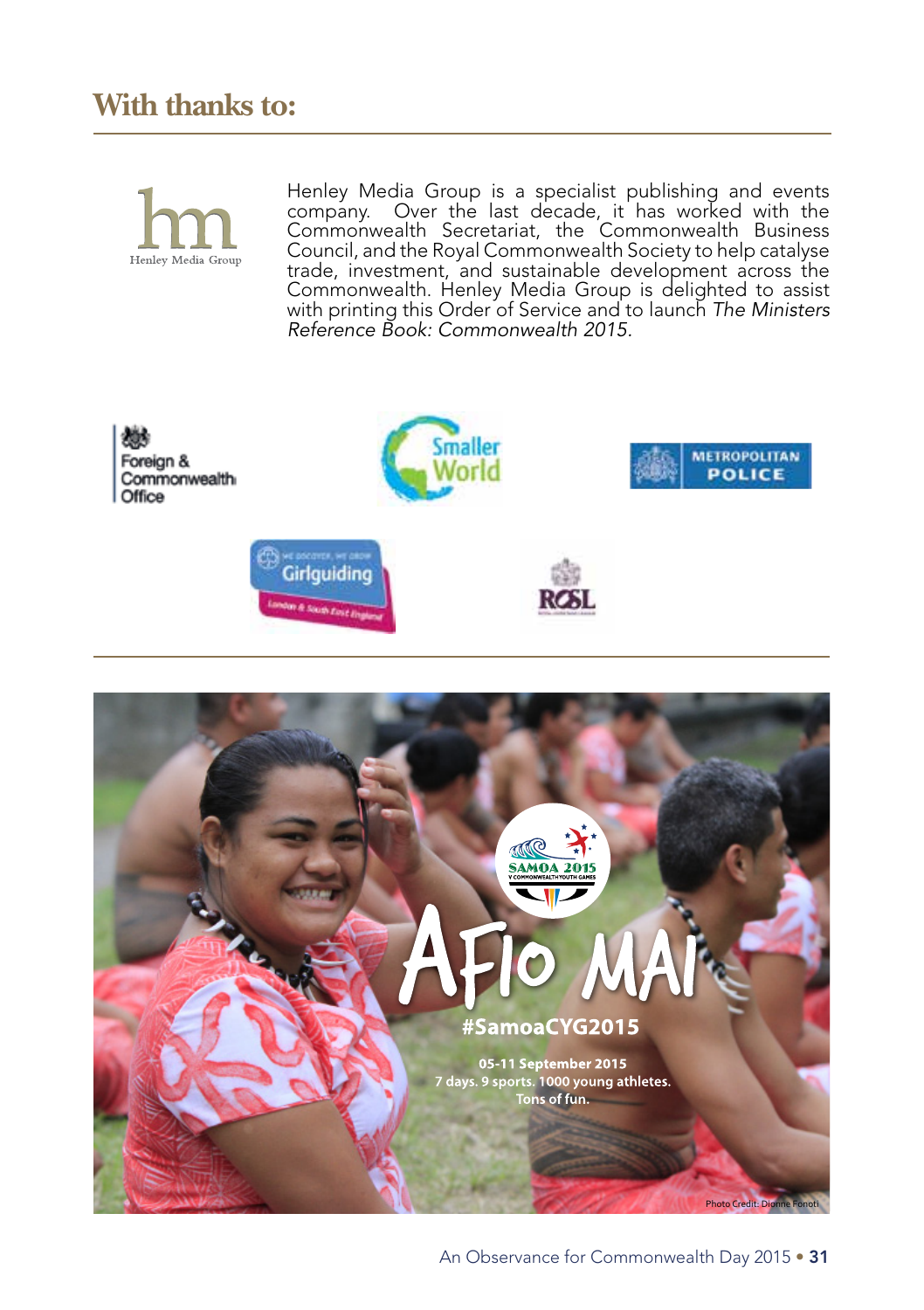### **The Queen's Young Leaders**



The Queen's Young Leaders Programme has been established by The Queen Elizabeth Diamond Jubilee Trust in collaboration with its partners Comic Relief and the Royal Commonwealth Society. In honour of Her Majesty The Queen's lifetime of service to the Commonwealth, the Programme aims to discover, celebrate and support exceptional young people from every Commonwealth nation; those who have transformed their own lives and have the ability to make a positive impact on their communities.

On 07 July 2014, on behalf of Her Majesty The Queen, Their Royal Highnesses The Duke of Cambridge and Prince Harry launched the search for the Commonwealth's Queen's Young Leaders.



The Programme aims to generate new and exciting opportunities for young people to enable them to reach their full potential. We want to see young people step up as leaders and to be empowered to take forward their work to improve the lives of many others within the Commonwealth.

Guided by the values and principles of the Commonwealth Charter, the Programme has two parts:

- Awards will be given to 60 young people aged 18 – 29 each year for the next four years from all backgrounds, from all walks of life and from all Commonwealth countries. The awards will recognise and celebrate the achievements of a diverse group of young people, and support them to reach their potential and create real change in their lives and in the lives of those around them.
- Grants will be given to organisations<br>in selected Commonwealth in selected Commonwealth countries that can demonstrate they are improving the lives of young people. The grants will people to gain access to new skills, employment and enterprise opportunities, and empower young people to participate in decisions affecting their lives.

The first 60 Queen's Young Leaders were announced in January this year, some of whom you will have heard from today.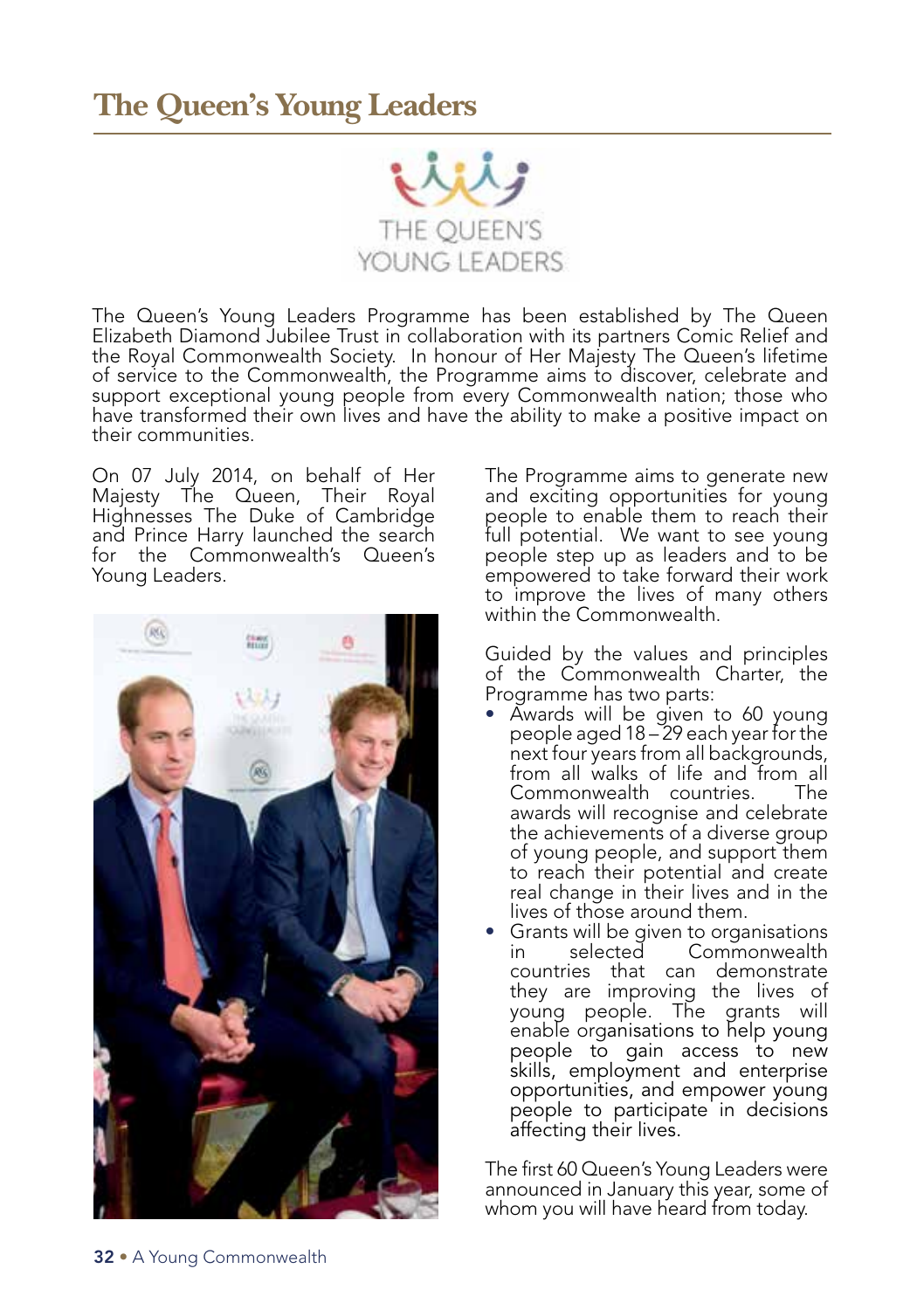

THE QUEEN'S

## **COMMONWEALTH ESSAY COMPETITION 2015**

Run by the Royal Commonwealth Society since 1883, the Commonwealth Essay Competition is the world's largest schools' international writing competition and is open to all young people aged eighteen and under. In 2015, the competition was renamed 'The Queen's Commonwealth Essay Competition', in honour of Her Majesty Queen Elizabeth II's role as both Head of the Commonwealth and Patron of the Royal Commonwealth Society.

The competition gives young people, from diverse backgrounds, a platform to express their views and concerns about the world and important issues like gender inequality, child labour and universal education. Past winners include authors, journalists, politicians and academics, including Lee Hsien Loong, the Prime Minister of Singapore, and writer Elspeth Huxley.

The 2015 competition invites young people to submit essays relating to this year's theme, 'A Young Commonwealth'. The closing date for entries is 1<sup>st</sup> May 2015. Further information can be found at www.thercs.org/youth.

The Queen's Commonwealth Essay Competition 2015 is run by the Royal Commonwealth Society, in partnership with Cambridge University Press.





HE ROYAL COMMONWEALTH SOCIETY